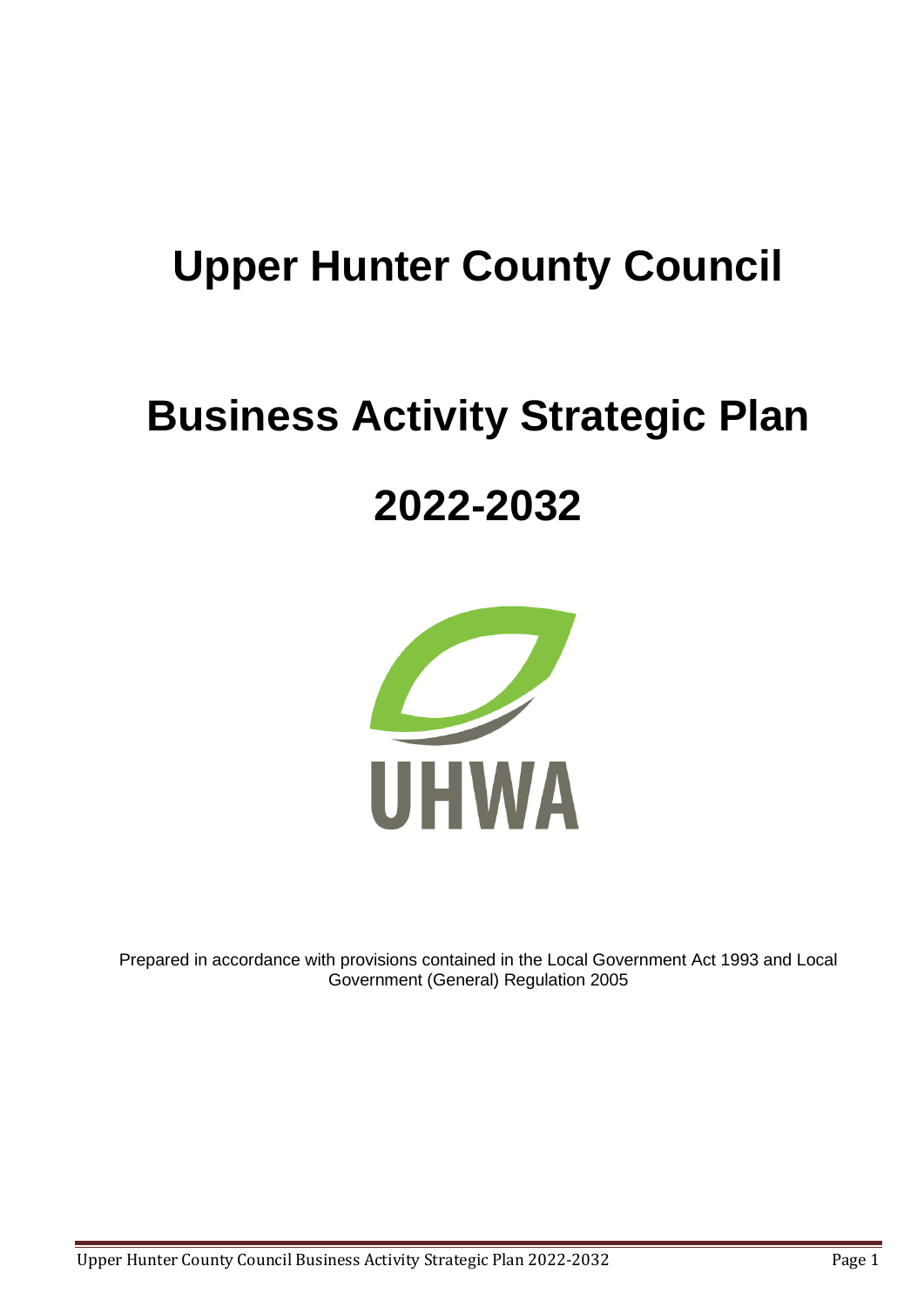### **Contents**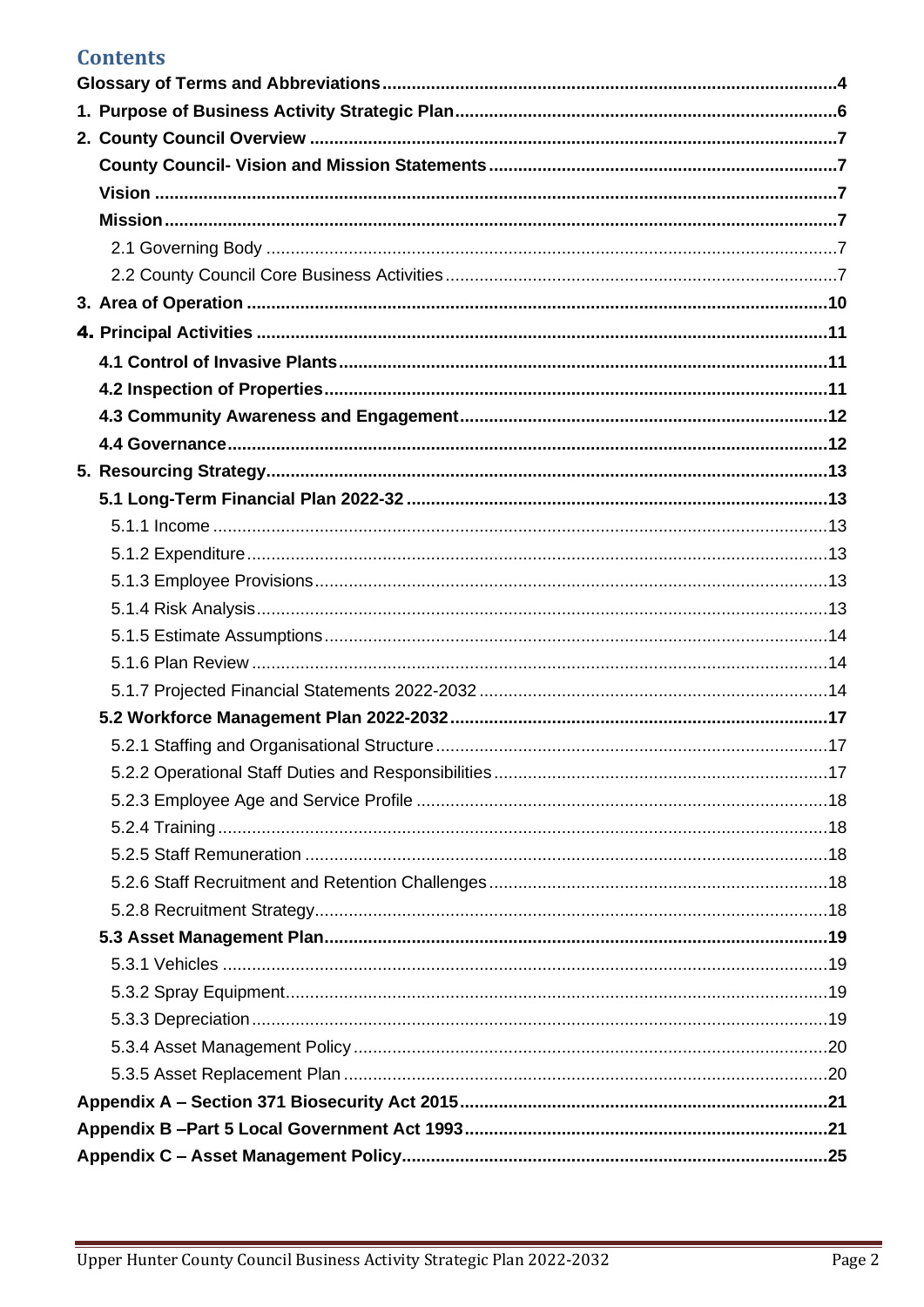### **Figures**

### **Tables**

| Table 3: Projected Statement of Financial Position for the 10-year period 2022/23-2031/3215 |  |
|---------------------------------------------------------------------------------------------|--|
| 16. Table 4: Projected Cash Flow Statement for the 10 year period 2022/23-2031/3216         |  |
|                                                                                             |  |
|                                                                                             |  |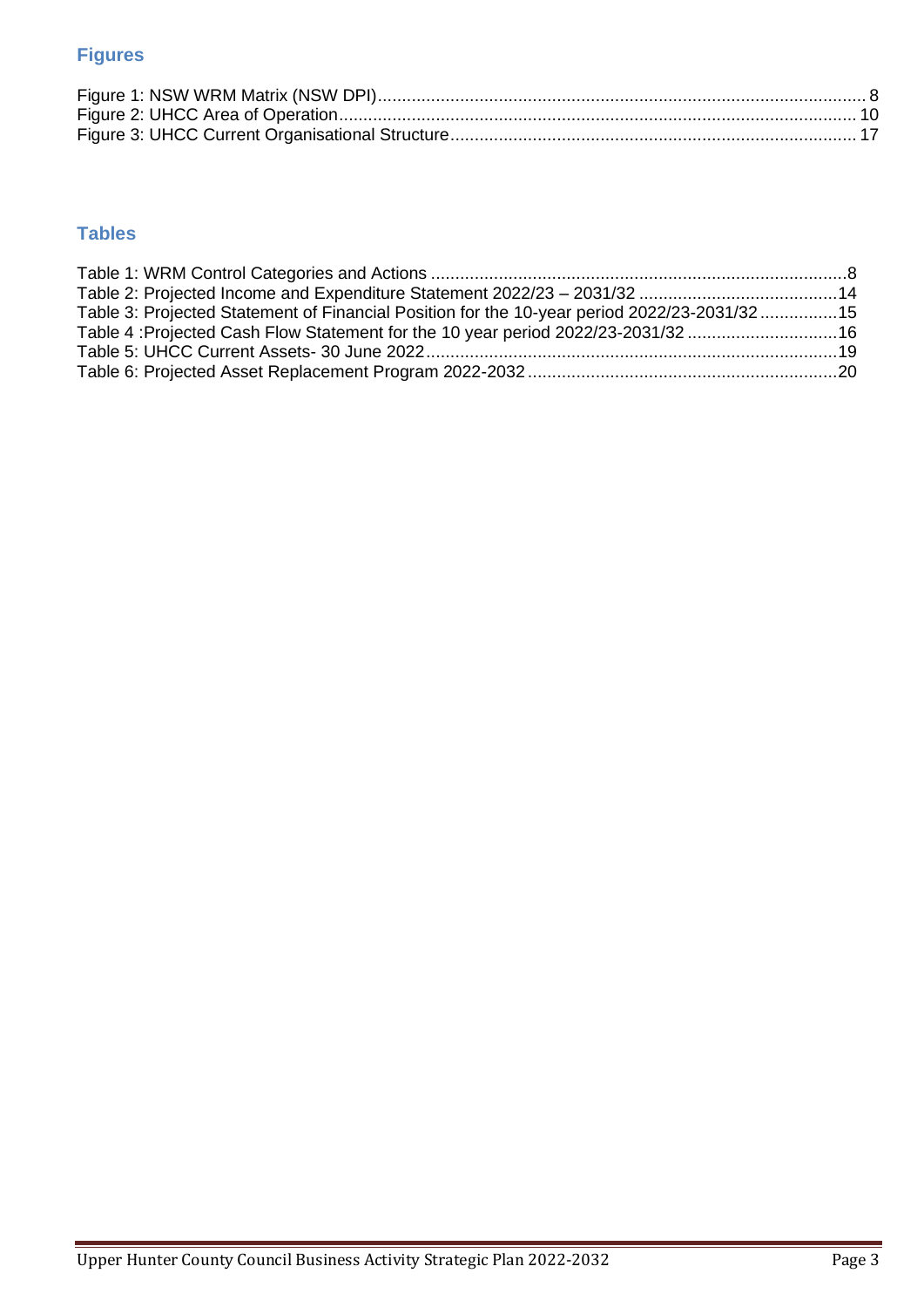# <span id="page-3-0"></span>Glossary of Terms and Abbreviations

The following definitions and abbreviations are used in the Upper Hunter County Council Business Activity Strategic Plan:

| <b>BASP</b>                 | Upper Hunter County Council Business Activity Strategic Plan                                                                                                                                               |
|-----------------------------|------------------------------------------------------------------------------------------------------------------------------------------------------------------------------------------------------------|
| <b>Constituent Councils</b> | means Muswellbrook Shire Council, Singleton Council and Upper Hunter Shire<br>Councils collectively. These local government areas constitute the area of operation<br>for the Upper Hunter County Council. |
| Council                     | <b>Upper Hunter County Council</b>                                                                                                                                                                         |
| <b>County Council</b>       | <b>Upper Hunter County Council</b>                                                                                                                                                                         |
| <b>GDB</b>                  | General Biosecurity Duty as it applies to weeds in the NSW Biosecurity Act 2015                                                                                                                            |
| <b>HRSWMP</b>               | Hunter Regional Strategic Weed Management                                                                                                                                                                  |
| <b>Invasive Plant(s)</b>    | Plants which have been regionally prioritised by the HRSWMP or contained in<br>Biosecurity Act 2015 and associated regulations for the area of operation of the<br>Upper Hunter County Council.            |
| <b>LCA</b>                  | means Upper Hunter County Council as a Local Control Authority under Sec 370<br>Biosecurity Act 2015.                                                                                                      |
| <b>LGA 1993</b>             | NSW Local Government Act 1993                                                                                                                                                                              |
| <b>NSW DPI</b>              | NSW Department of Primary Industries                                                                                                                                                                       |
| <b>NBA 2015</b>             | NSW Biosecurity Act, 2015                                                                                                                                                                                  |
| <b>UHCC</b>                 | <b>Upper Hunter County Council</b>                                                                                                                                                                         |
| <b>UHWA</b>                 | Upper Hunter Weeds Authority, the Upper Hunter County Council's registered trading<br>name                                                                                                                 |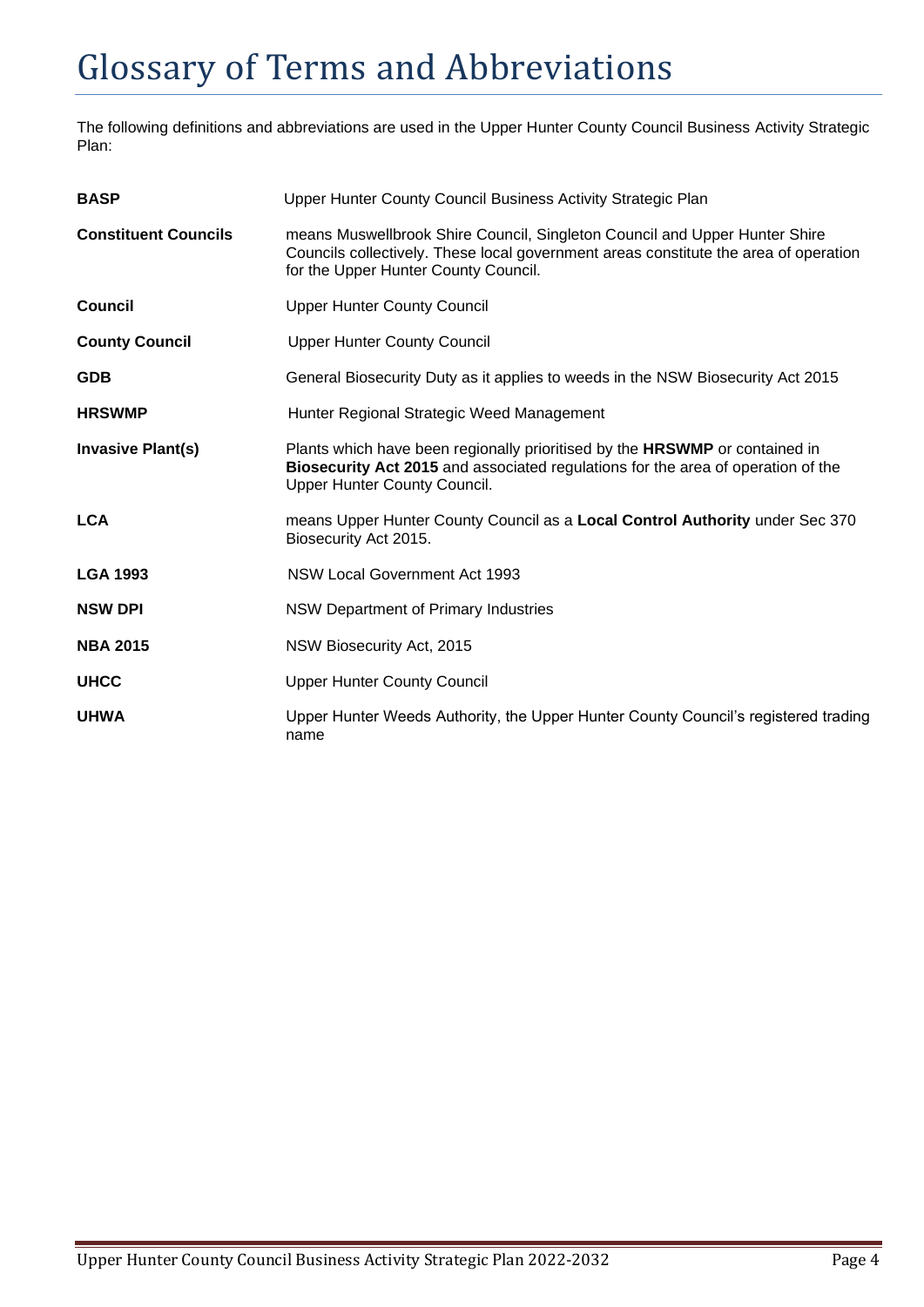### Head Office

2/13 Thomas Mitchell Drive MUSWELLBROOK NSW 2333

All Correspondence to be addressed to:

General Manager Upper Hunter County Council PO Box 6 MUSWELLBROOK NSW 2333

Telephone: 02 65410323 Email: admin@uhwa.org.au Web Site: <https://uhwa.org.au/>

### District Contacts

#### **Merriwa District Scone District**

Upper Hunter Shire Council Depot National Parks and Wildlife Depot 12 McCartney Street.<br>
MERRIWA NSW 2329 17 Hayes Street.<br>
17 Hayes Street. MERRIWA NSW 2329

#### **Muswellbrook District Singleton District**

Telephone: 0408 683 491 Telephone: 0408 683 493

Telephone: 0429 683 494 Telephone: 0408 683 492

2/13 Thomas Mitchell Drive **Singleton Council Administration** MUSWELLBROOK NSW 2333 COME Conr Queen Street and Civic Avenue SINGLETON NSW 2330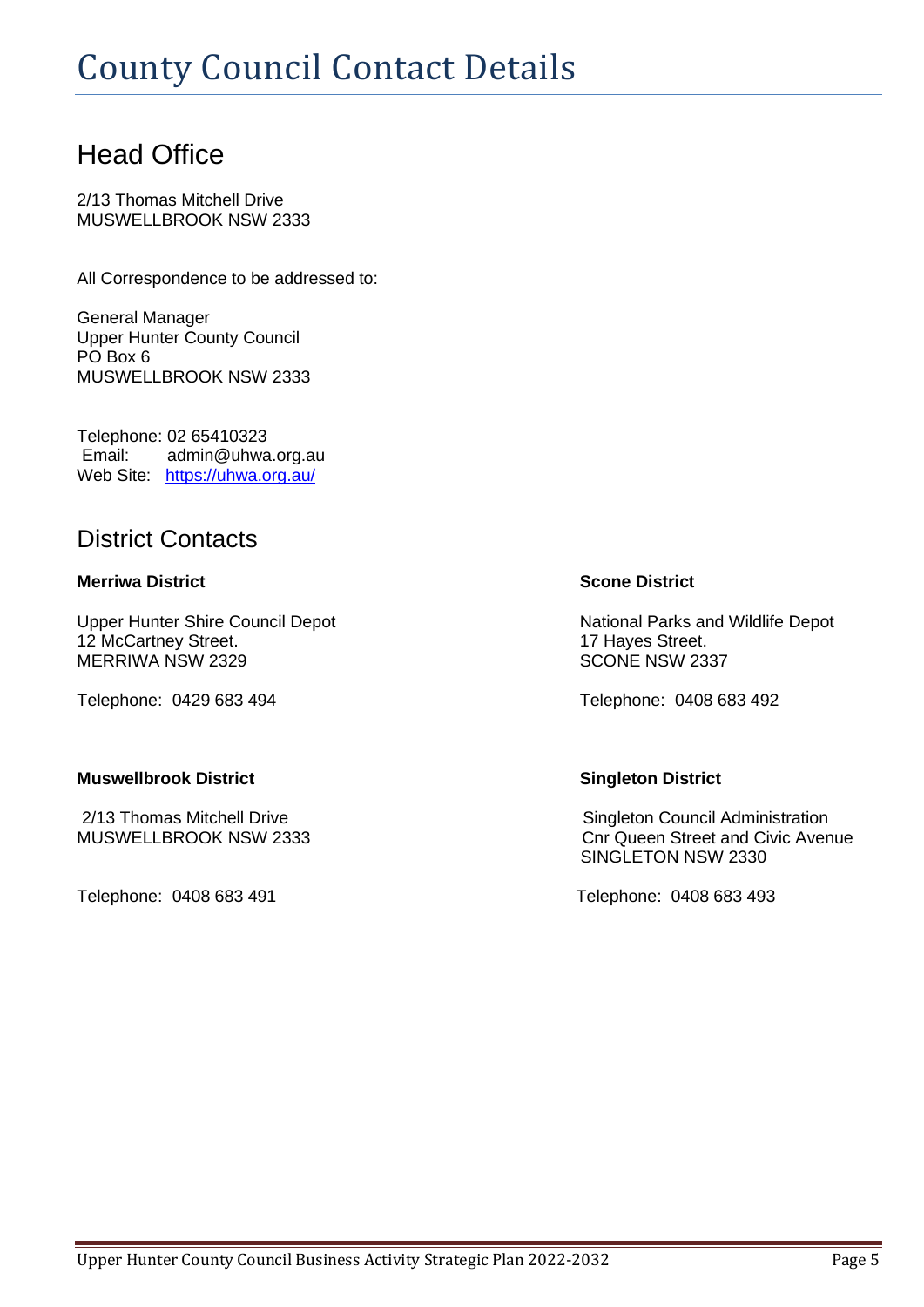# <span id="page-5-0"></span>**1. Purpose of Business Activity Strategic Plan**

The Upper Hunter County Council is required to develop a Business Activity Strategic Plan which in accordance with Section 219, Local Government (General) Regulation 2005:

- a) identifies the main business activity priorities of the council covering a period of at least 10 years from when the plan is endorsed, and
- b) establishes strategic objectives together with strategies for achieving those objectives, and
- c) has been developed having due regard to the community strategic plans of the county council's constituent councils and in consultation with those councils.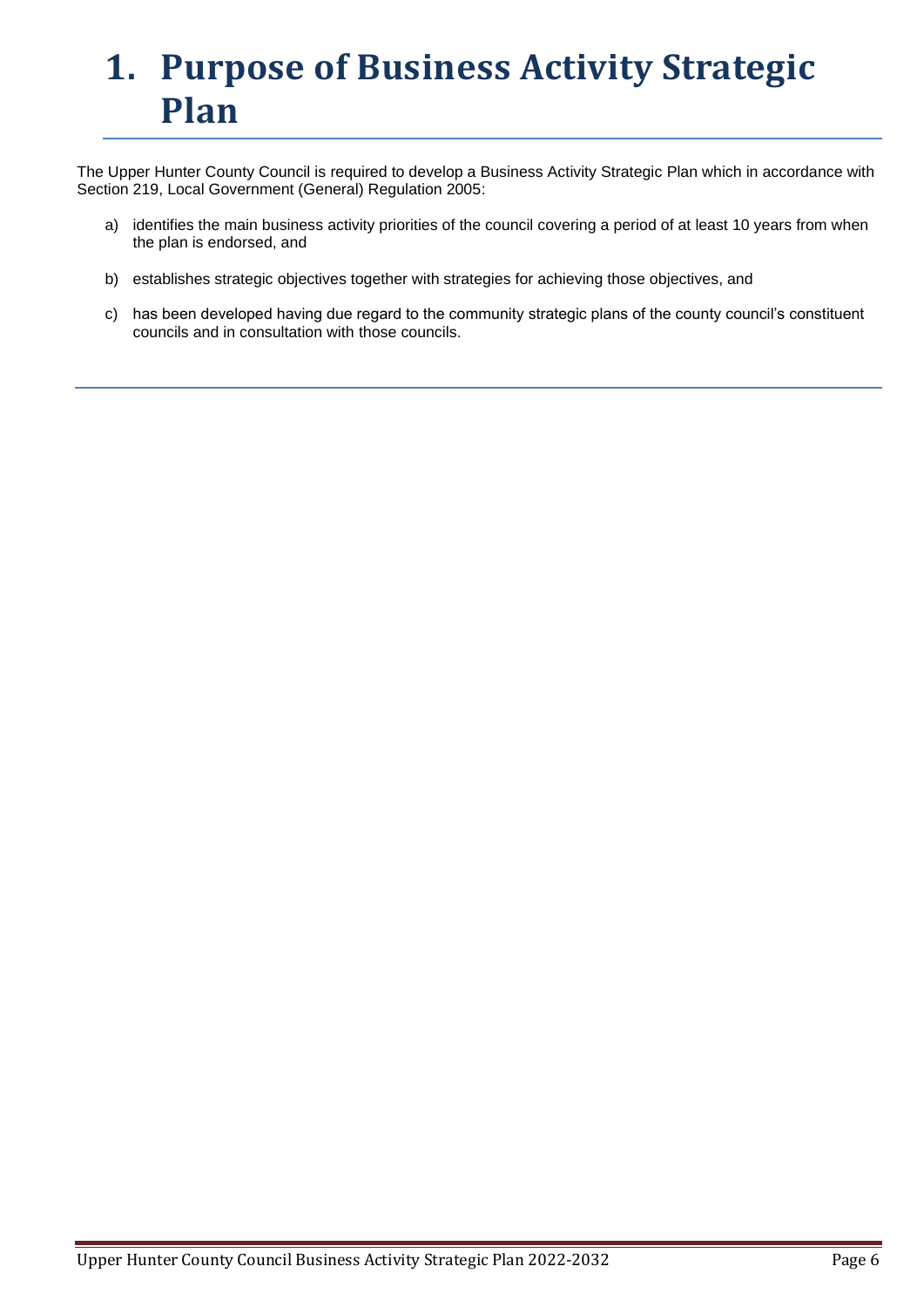# <span id="page-6-0"></span>**2. County Council Overview**

### <span id="page-6-1"></span>**County Council- Vision and Mission Statements**

### <span id="page-6-2"></span>**Vision**

To prevent, contain or reduce the biosecurity risk of invasive plants to the environment, economy and community within the County.

#### <span id="page-6-3"></span>**Mission**

To provide effective management of priority invasive plants utilizing the latest technology to all Constituent Councils fairly and equitably in accordance with the **Biosecurity Act, 2015.**

The Upper Hunter County Council (**UHCC**) is a single purpose Council which is the Local Control Authority **(LCA)** responsible for the fulfilment of its **Constituent Council's** functions for weeds regarding the **Biosecurity Act, 2015** *(\*see note* **1)**. The **County Council's** governance is in accordance with the Local Government Act 1993 **(LGA 1993)** with the County Council being first proclaimed on 1 January 1991. The present area of operation of **UHCC** is the local government areas of Upper Hunter, Muswellbrook, and Singleton. These Councils are located at the northern end of the Hunter Valley, New South Wales.

#### <span id="page-6-4"></span>**2.1 Governing Body**

As a County Council under the **LGA 1993**, **UHCC** is required to have a governing body made up of elected representatives of its Constituent Councils. Part 5 of Local Government Act 1993 *(\*see note 2)* outlines the formation and operation of County Councils. The application of **LGA 1993** to **UHCC** is outlined in Section 400, **LGA 1993**.

The **UHCC** governing body meets the quarterly, February, May, August and November. The election of Chairperson and Deputy Chairperson occurs biennially at Council's November meeting. **Constituent Council** delegates are elected by their Council after each Council general election and represent their Council on the **UHCC** for four years. The number of representatives for each **Constituent Council**s is currently Upper Hunter Shire 3 Members, Muswellbrook 2 Members and Singleton 2 Members. The number of delegates from each Constituent Council is contained in the proclamation declaring the County Council.

#### **\*Note 1: Sec 371, Functions of local control authority, Biosecurity Act 2015 contained in Appendix A \*Note 2: Part 5, Local Government Act 1993 contained in Appendix B**

#### <span id="page-6-5"></span>**2.2 County Council Core Business Activities**

The core role of the County Council is the enforcement of control of priority invasive plants on private lands and the control of these plants on Council lands. The County Council trades as Upper Hunter Weeds Authority **(UHWA)** with its administration office located at 2/13 Thomas Mitchell Drive, Muswellbrook, New South Wales.

The diverse range of climatic conditions within the region exposes it to large range of invasive plants which have the potential of establishing themselves within the region. The weed species that have this potential to become a serious threat include Parthenium Weed, Harrisia Cactus, Serrated Tussock and Chilean Needle Grass in the upper reaches of the Hunter Valley and Cabomba, Senegal Tea, Alligator Weed and Salvinia in lower parts of the Upper Hunter.

The County Council prioritises Invasive plant species for enforcement and control using the NSW Weed Risk Management System (**WRM**). The WRM system provides a standard, nationally accepted and transparent process to help make decisions about prioritising weed species and determining appropriate management responses. The Weed Risk Management system considers two scoring components for prioritising weeds for management action:

- 1. A weed risk assessment (invasiveness, impacts, potential distribution)
- 2. An assessment of the feasibility of coordinated control (control costs, persistence, and current distribution)

An assessment of these components provides a management objective that reflects the principles of effective weed management, and links with the objectives of the Biosecurity Act 2015. The matrix below (Figure 1) illustrates how the results from a WRM review determines the control actions for a plant which are outlined in Table 1.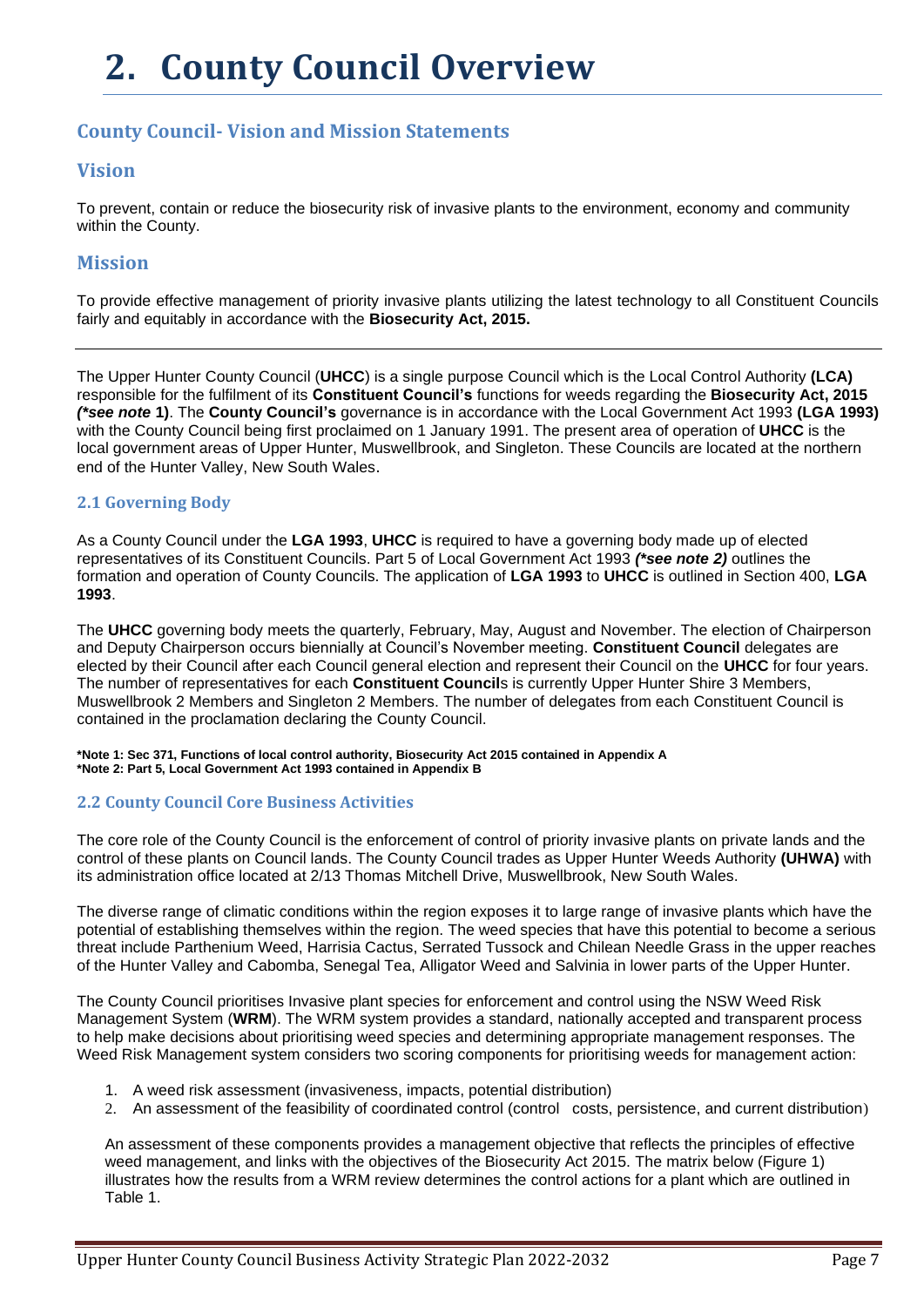|                       |                               |                       | <b>Feasibility of coordinated control</b> |                         |                                           |                                       |              |
|-----------------------|-------------------------------|-----------------------|-------------------------------------------|-------------------------|-------------------------------------------|---------------------------------------|--------------|
| <b>Weed risk</b>      | <b>Negligible</b><br>$(113+)$ | Low<br>$(56-113)$     | <b>Medium</b><br>$(31-55)$                | High<br>$(14-30)$       | Very high<br>( < 14)                      |                                       |              |
| Negligible<br>( < 13) | <b>Limited action</b>         | <b>Limited action</b> | <b>Limited action</b>                     | <b>Limited action</b>   | <b>Monitor</b>                            |                                       |              |
| Low<br>$(13-38)$      | <b>Limited action</b>         | <b>Limited action</b> | <b>Limited action</b>                     | <b>Monitor</b>          | <b>Monitor</b><br><b>Protect priority</b> |                                       |              |
| Medium<br>$(39-100)$  | <b>Manage sites</b>           | <b>Manage sites</b>   | <b>Manage sites</b>                       | <b>Protect priority</b> | <b>sites</b><br>Contain                   |                                       |              |
| High<br>$(101-192)$   | <b>Manage weed</b>            | <b>Manage weed</b>    | <b>Protect priority</b><br><b>sites</b>   | <b>sites</b>            | spread                                    |                                       |              |
| Very high<br>$(193+)$ | <b>Manage weed</b>            | <b>Manage weed</b>    |                                           | Contain<br>spread       |                                           | <b>Destroy</b><br><b>infestations</b> | <b>ALERT</b> |
|                       |                               |                       | Contain<br>spread                         |                         | <b>Destroy</b><br><b>infestations</b>     | <b>Eradication</b>                    |              |

**Figure 1: NSW WRM Matrix (NSW DPI)**

#### <span id="page-7-0"></span>**Table 1: WRM Control Categories and Actions**

| Category               | Action                                                                                                                                                                                                         |
|------------------------|----------------------------------------------------------------------------------------------------------------------------------------------------------------------------------------------------------------|
| Alert                  | Species that are not known to be present in the geographic area being considered and<br>which represent a significant threat.                                                                                  |
| Eradication            | Remove the weed species from the geographic area being considered                                                                                                                                              |
| Destroy infestations   | Significantly reduce the extent of the weed species in the geographic area being<br>considered                                                                                                                 |
| Contain spread         | Prevent the ongoing spread of the weed species in the geographic area being considered                                                                                                                         |
| Protect priority sites | Prevent the spread of the weed species to key sites/assets of high economic,<br>environmental and/or social value                                                                                              |
| Manage weed            | Reduce the overall economic, environmental and/or social impacts of the weed species<br>through targeted management                                                                                            |
| Manage sites           | Maintain the overall economic, environmental and/or social value of key sites/assets<br>through improved general weed management                                                                               |
| Monitor                | Detect any significant changes in the species' weed risk                                                                                                                                                       |
| Limited action         | The weed species would only be targeted for coordinated control in the geographic area<br>being considered if its local presence makes it likely to spread to land uses where it ranks<br>as a higher priority |

Along with climate variation, the risk of new weed incursions occurring within the region is compounded by the presence of major freight and transport corridors, New England & Golden Highways and Northern Rail Line. More than 9,000 vehicles, of which approximately 2,000 are heavy vehicles, pass through the region daily. The region's rail system annually transports approximately 100 million tons of coal as well wheat and other agricultural produce from the Northern NSW. The region is also the location of two major Australia Defence Force facilities, the Infantry Training School at Singleton and Myambat munitions storage centre located near Denman. Both facilities receive and dispatch personal and equipment to various Defence Force bases and training sites throughout the eastern states of Australia

The Upper Hunter also contains a highly developed viticulture industry, is a major breeding centre for the Thoroughbred Horse Industry and home to extensive grazing and dairy enterprises. The region has sixteen (16) coal mines with most using the open cut mining method. Land which is undergoing rehabilitation after this mining practice is particularly vulnerable to invasion from invasive plant species.

The region also has several aquatic features at risk from new invasive weed incursions. These features include the Hunter & Goulburn Rivers, which transverse the region and three major water impoundments, Glenbawn Dam, Lake Liddell, and Lake St Clair.

To protect the viability of these valuable industries and to facilitate the delivery of the County Council functions as the **LCA, UHCC** has historically, conducted an extensive detection and public awareness programs in the regards to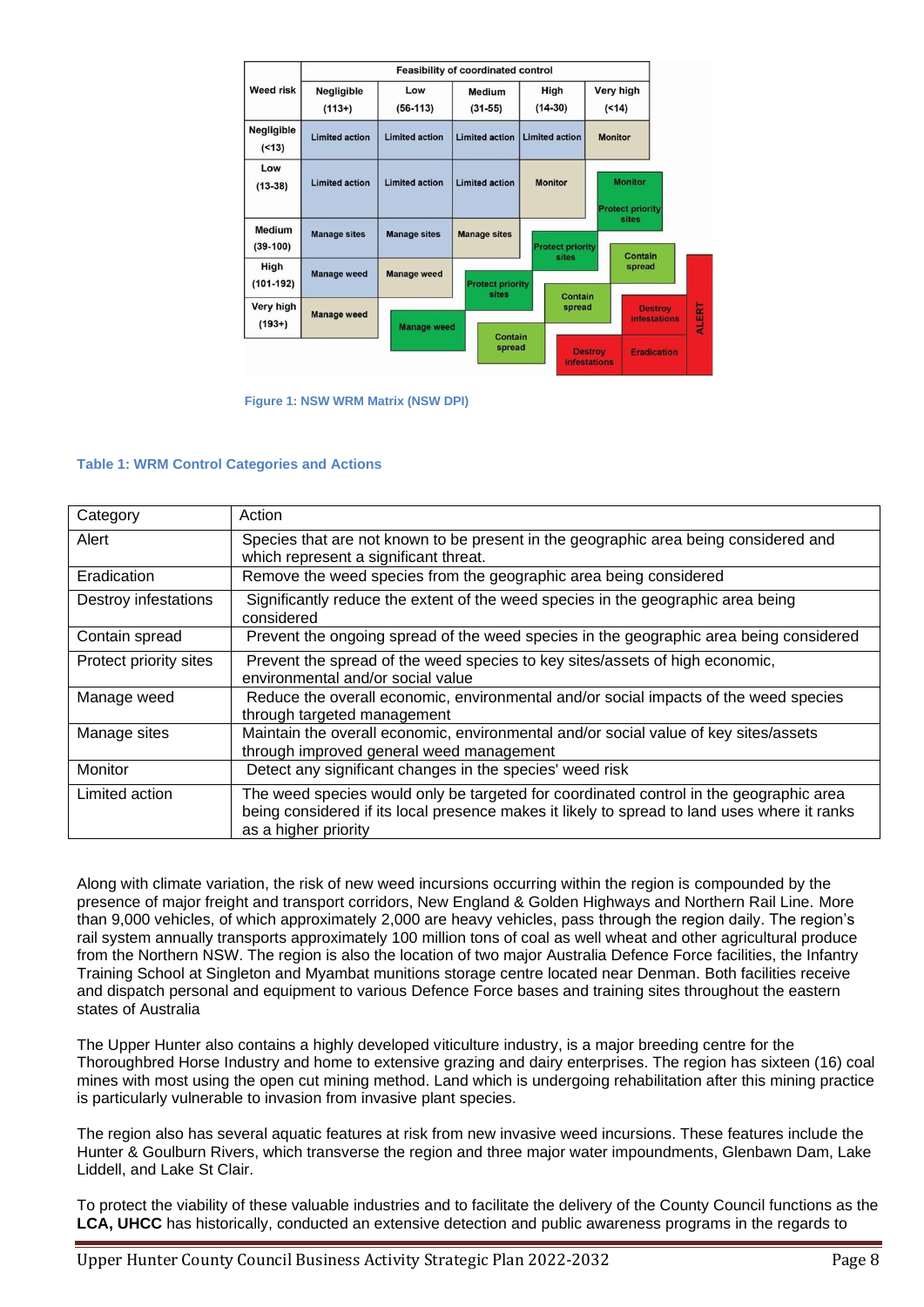**Invasive Plants**. To manage these programs, Council's Delivery and annual Operation plans mainly focuses on operational activities

These programs are conducted by Council's five (5) fulltime employees who have specialised training and qualifications in invasive plant control. These Staff are based in districts within each of the three **Constituent Council** areas and are responsible for day-to-day operations in their allocated districts.

To coordinate this inspection program, Council has for over the last 20 years used various computer-based record keeping systems to keep track of the inspection program and to generate reports for **Constituent Councils** and NSW Government Departments. In 2005 Council adopted the WeedMap systems, which allows Council Staff to electronically collect inspection information in the field, via laptop computers. One of the features of this system is it allowed staff to accurately identify properties with this GPS enabled mapping system.

This system has the following features:

- A semi-automatic synchronisation process. This process only requires a connection to the internet and allows Council's remote sites to update inspection and treatment records daily. This process also not only allows the field units to retain all of their collected inspection and infestation data but also received the data collected by all other Staff members. This includes the shared visual display of the inspection and infestation records through the transfer of the mapping data through the synchronisation process.
- The ability of staff to access to all of Council's inspection records in the field allows for better coordination of joint inspection programs between staff and eliminates doubling up of property inspections on district boundaries.

Electronic recording and transferring of day-to-day workplace required records such as Activity Risk Assessments has been included as required fields in all activities.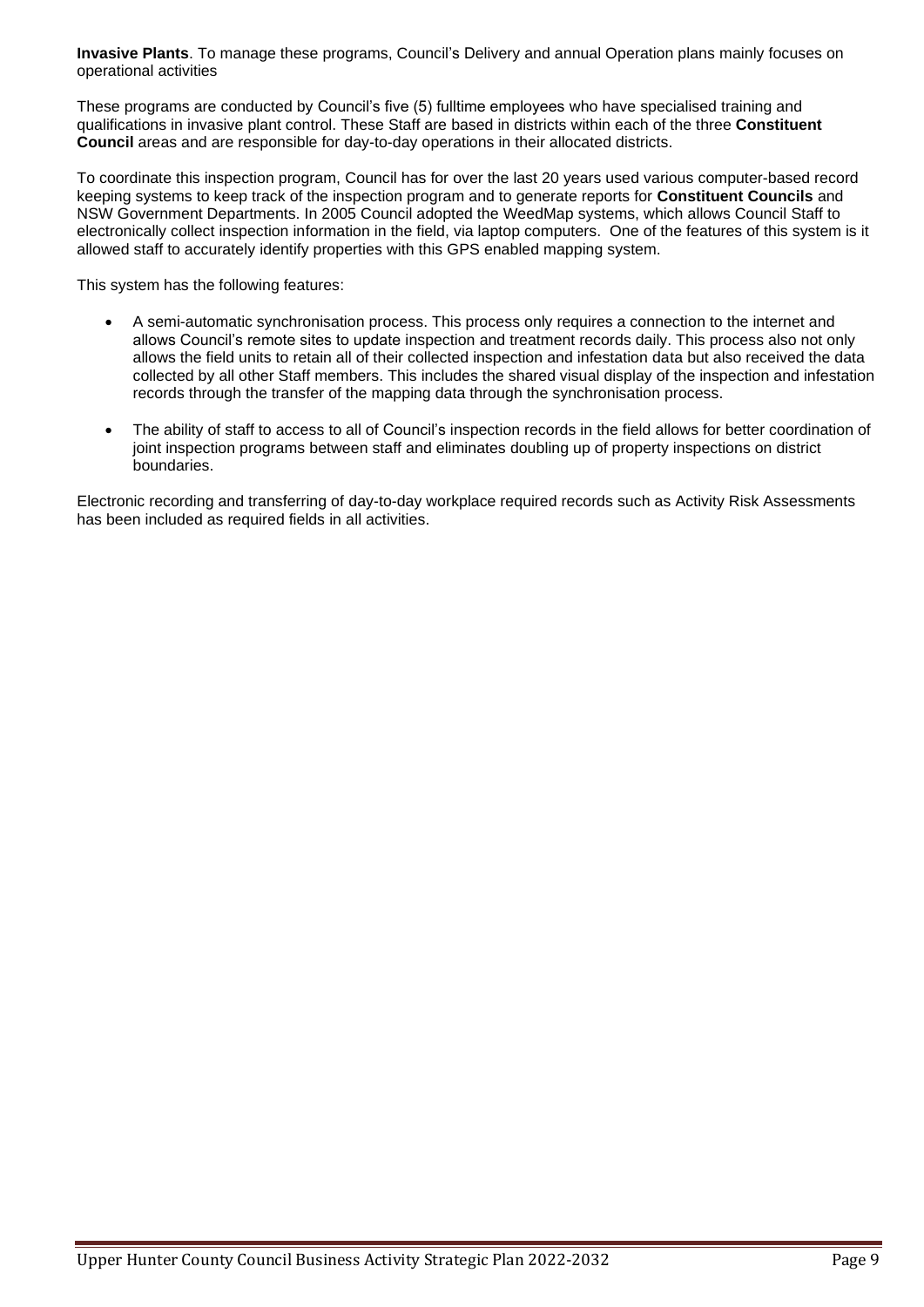## <span id="page-9-0"></span>**3.Area of Operation**



#### **Figure 2: UHCC Area of Operation**





**UHCC** area of operation comprises an area of approximately 1,636,719 ha with a population of around 50 000 people. The region has a diverse topographical range, from the temperate rainforest of the Barrington Tops to the semi-coastal regions of the lower Hunter River Valley and contains over 500,000 ha of National Park and Nature Reserves.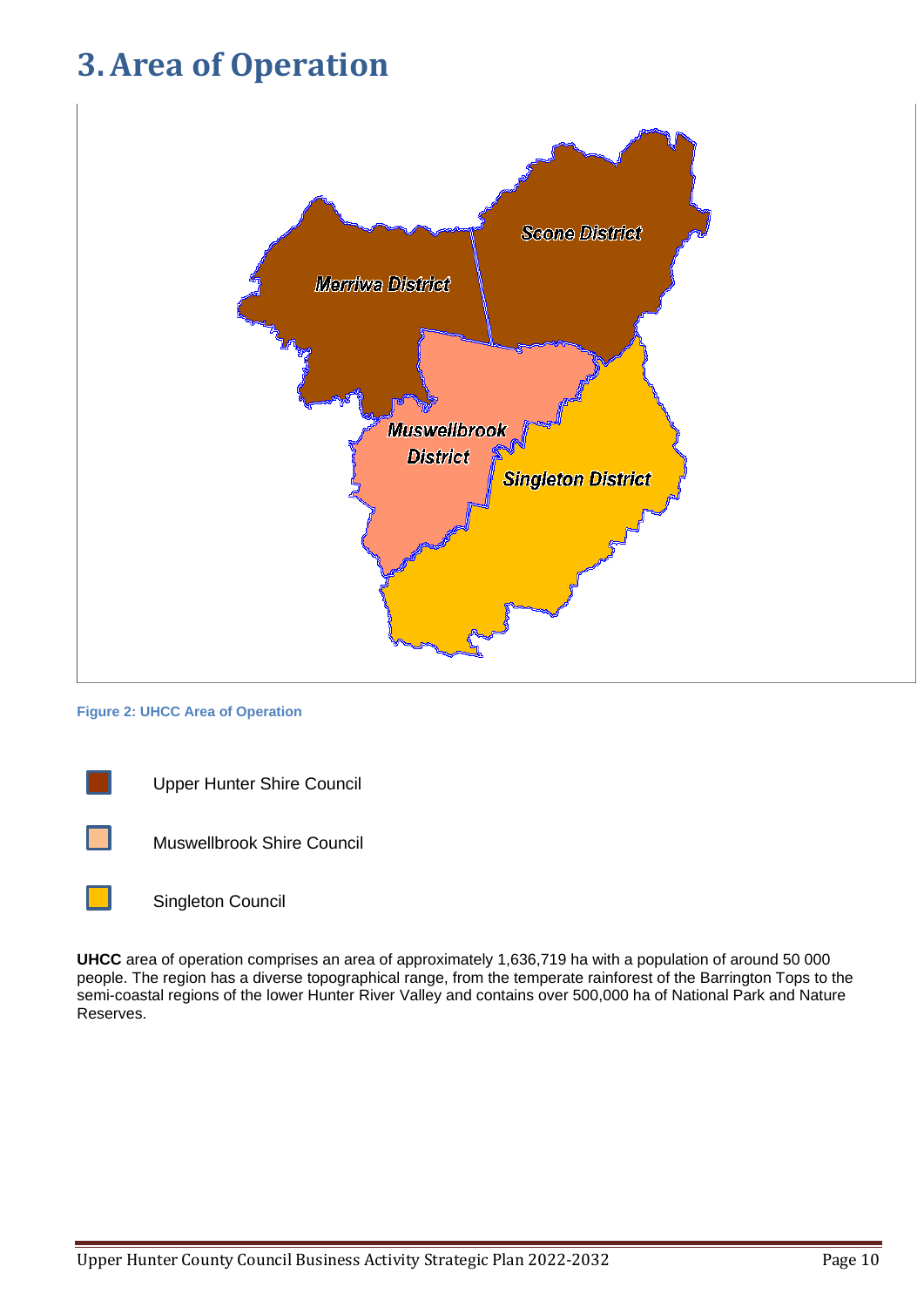### <span id="page-10-1"></span><span id="page-10-0"></span>**4.1 Control of Invasive Plants**

#### **Program Goals**

• To ensure that regionally prioritised **Invasive Plants** are controlled on public roads, recreation areas and other lands controlled by Constituent Councils in accordance with the Hunter Regional Strategic Weed Management Plan.

#### **Objectives**

- **1.** Undertake effective and efficient control works on regionally prioritised **Invasive Plants** on public lands under the control of constituent Councils
- **2.** Reduce the risk from **Invasive Plants** which are poisonous to humans and animals on public lands.
- **3.** Maintain the health of staff and public who may come into contact with herbicides during control programs.

#### <span id="page-10-2"></span>**4.2 Inspection of Properties**

#### **Program Goals**

- To inspect public and private properties and to advise land managers on the implementation of **Invasive Plant** control programs in accordance with their **GBD** under **Biosecurity Act, 2015.**
- To report the existence, type and extent of **Invasive Plant** infestations.
- To monitor the effectiveness of each land manager's **Invasive Plant** control program.
- Where control programs are not put in place or are ineffective commence consultation and/or legal action under the **Biosecurity Act, 2015**.
- Prevent the establishment of new Priority Invasive Plant species
- Advise land managers on Priority Invasive Plant Species best practice control methods

#### **Objectives**

- **1.** Systematically conduct inspections of properties, high risk sites and pathways in accordance with targets detailed in Council's Delivery and annual Operation plans.
- **2.** Prevent the sale and transport of **Invasive Plants**.
- **3.** Re-inspect properties who are or should be undertaking **Invasive Plant** control programs in accordance with their **GBD**.
- **4.** Advise, co-ordinate and implement **Invasive Plant** control programs
- **5.** Develop and maintain a Potential Priority Invasive Plant species list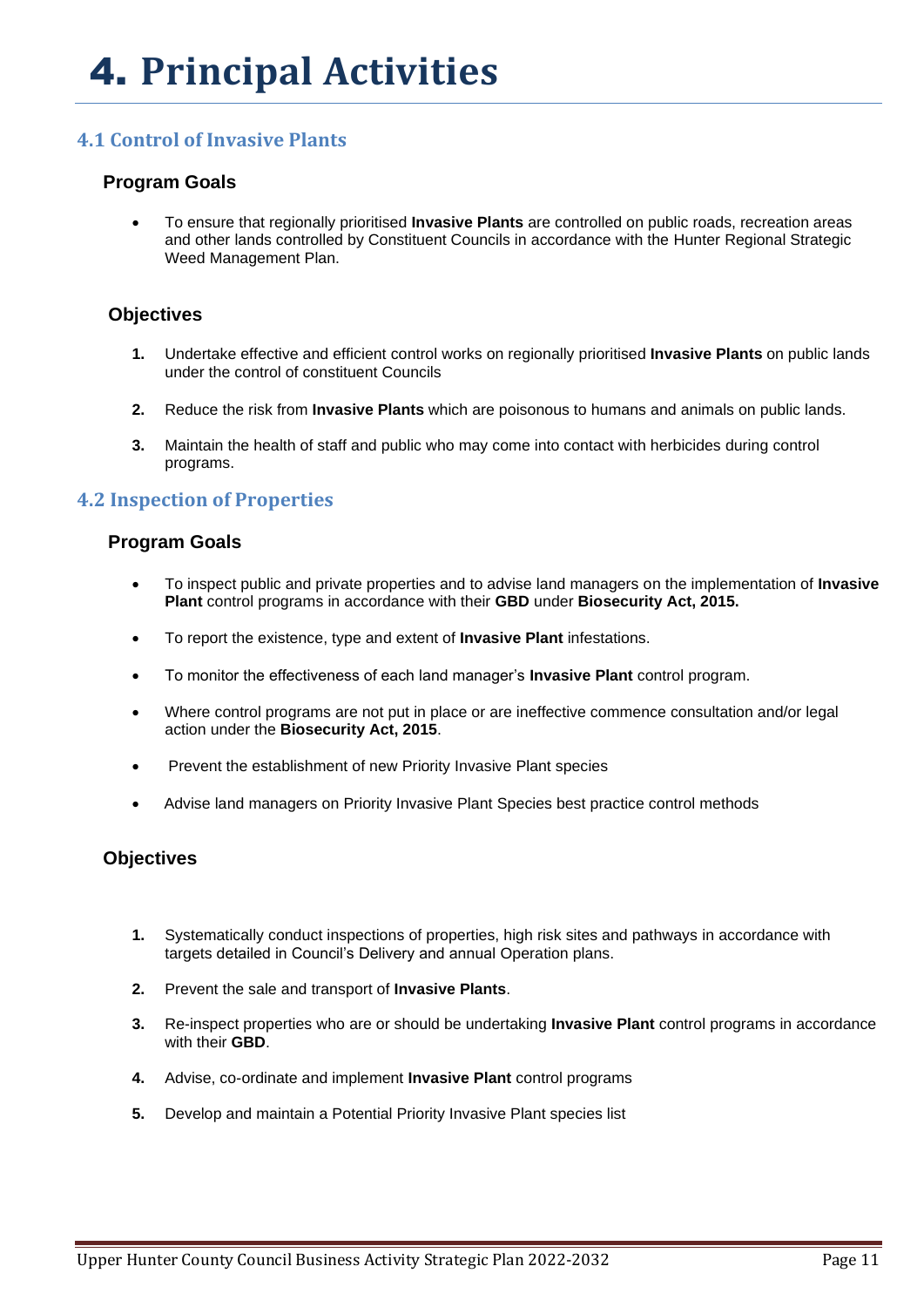### <span id="page-11-0"></span>**4.3 Community Awareness and Engagement**

#### **Program Goals**

- To promote an effective level of understanding of weed awareness and management strategies amongst all stakeholders.
- To maintain membership of and/or provide assistance to:
	- (i) Constituent Councils<br>(ii) Weeds Advisory Gro
	- Weeds Advisory Groups.
	- (iii) Neighbouring Councils.
	- (iv) Landcare Groups.
	- (v) Associated Weed Professional Associations.
	- (vi) Department of Primary Industries and other State Government Bodies.
	- (vii) C.S.I.R.O. and other Federal Government Bodies.

#### **Objectives**

- **1.** Develop awareness of **Invasive Plants** and promote good weed management practices using integrated weed management strategies and develop Weed Management Plans for Weeds of regional importance.
- **2.** Participate in regional advisory groups, campaigns and surveys being conducted by stakeholders with weed control interests

#### <span id="page-11-1"></span>**4.4 Governance**

#### **Program Goals**

- To ensure effective and continuous communication, co-ordination and co-operation with each **Constituent Council** and the Department of Primary Industries.
- To secure the appropriate level of contributions and grants from **Constituent Councils** and Department of Primary Industries, sufficient to achieve **Council's** Goals and Objectives.
- Ensure that the County Council complies with its Legislative Reporting and Planning obligations.

#### **Objectives**

- **1.** Provide ongoing information to Constituent Councils and the NSW Department of Primary Industries.
- **2.** Achieve Management Planning Practices
- **3.** Ensure level of Grant Funding is maintained
- **4.** Ensure Council Policies and Procedures up to date and current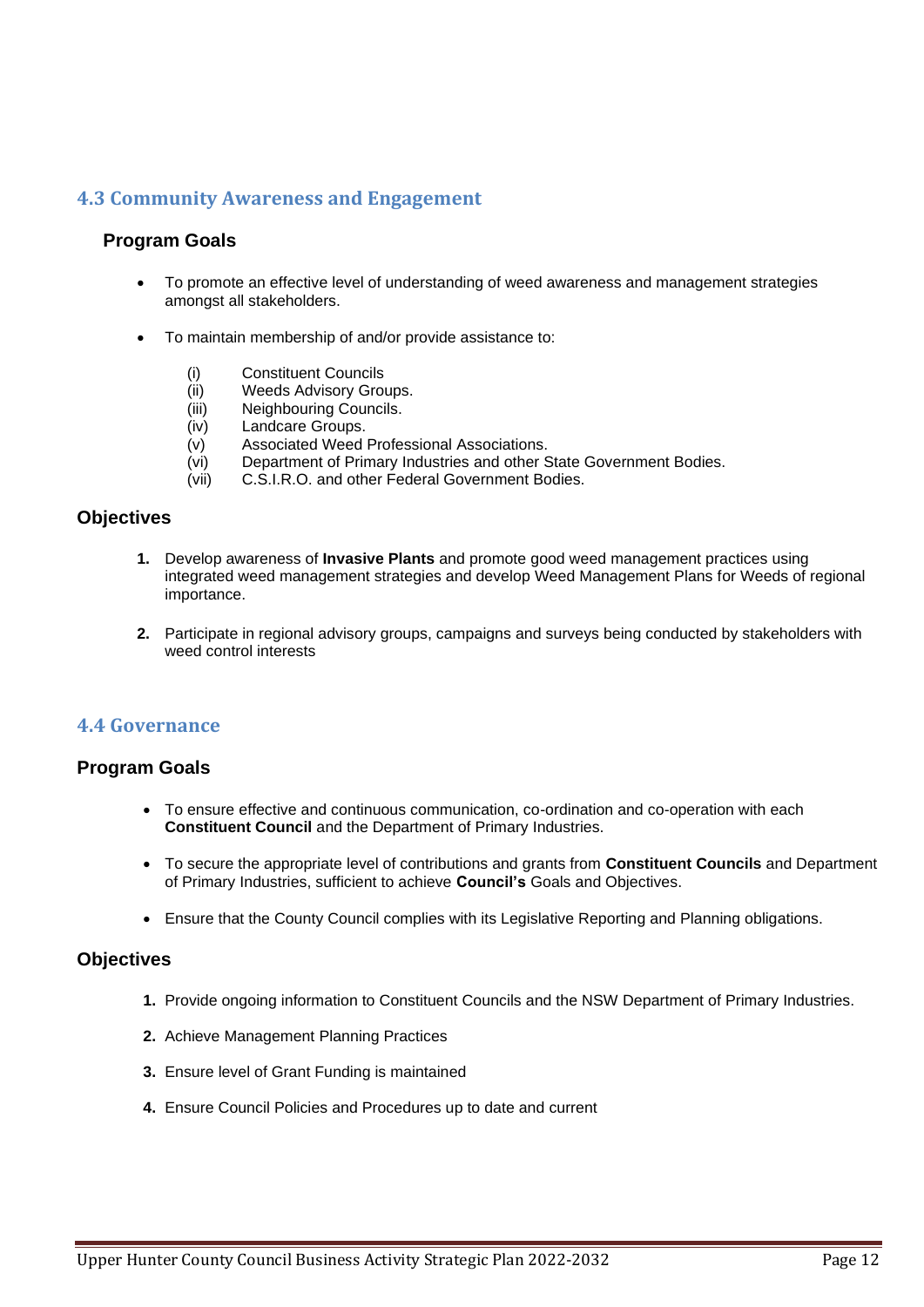# <span id="page-12-0"></span>**6. Resourcing Strategy**

The Resourcing Strategy is made up of the following three (3) elements: -

- 1. Long-Term Financial Plan
- 2. Workforce Management Plan
- 3. Asset Management Plan

### <span id="page-12-1"></span>**5.1 Long-Term Financial Plan 2022-32**

#### <span id="page-12-2"></span>**5.1.1 Income**

**UHCC** has two main sources of income: **Constituent Council** Contributions and Grants from Government agencies. From 2020-2025 **UHCC** will be acting as the Lead Agency for the Hunter Weed Action Plan **(Hunter WAP)** Project which entails the **UHCC** acting as banker and administrator for the project for which the **UHCC** receives an administration fee. **UHCC** receives Project funds which is redistributed to the participating Councils. Council also acts as banker for the Professional Wild Dog Control Program (**PWDCP**) are included in income and expenditure for the **UHCC**

Other sources of income include Fees for Private Works, Interest and Vehicle Contributions.

The approximate percentages of operational income sources (excluding **Hunter WAP** and **PWDCP** funds) represent to the **UHCC's** total income are:

- **Constituent Council** Contribution 51%
- Grants 39%
- Other Income 7 %
- Lead Agency Administration Fee 3%

#### <span id="page-12-3"></span>**5.1.2 Expenditure**

Excluding the disbursement of grant funding **UHCC**'s main area of operational expenditure is employee costs. After excluding grant disbursement, these costs traditionally represent approximately 65% the County Council's operating costs (excluding grant disbursement).

The County Council's other major area of operational expenditure is its materials and contract costs. These costs are inflated in the 10-year estimates due the inclusion of **Hunter WAP** and **PWDCP** funds.

#### <span id="page-12-4"></span>**5.1.3 Employee Provisions**

**UHCC** has a goal of having 100% of its employee provisions being always fully funded. However, short term cash flow events from time to time may affect the ability of Council to maintain its desired funding percentage of provisions. The 100 % funded position has been taken by Council because with only a small number of employees (5), there is risk that most or all of the employees could resign in a short period of time. In this eventually, and if the provisions could not be funded from cash reserves, Council may have to source funding from **Constituent Councils** or sell assets to fund these provisions.

#### <span id="page-12-5"></span>**5.1.4 Risk Analysis**

The major risk to the continuing solvency of the **UHCC** is the reliance on grants, in particular the NSW Department of Primary Industries **(DPI)** annual grant program. These grants have historically been allocated annually, however these grants are subject to NSW Government annual budget allocations. Although the Regional Weed Action Plan (**WAP**) grant system initiated in 2010/11, offers some certainty in this income source as these plans cover five-year periods, this grant is still subject to NSW State Government annual budgets.

A critical assumption of Council future financial planning is the need for Grant funds along with **Constituent Council** contributions to increase annually in line with the operating costs in particular employee costs. Council has actively sought to increase income from other sources such as private works and other grant sources, however if operational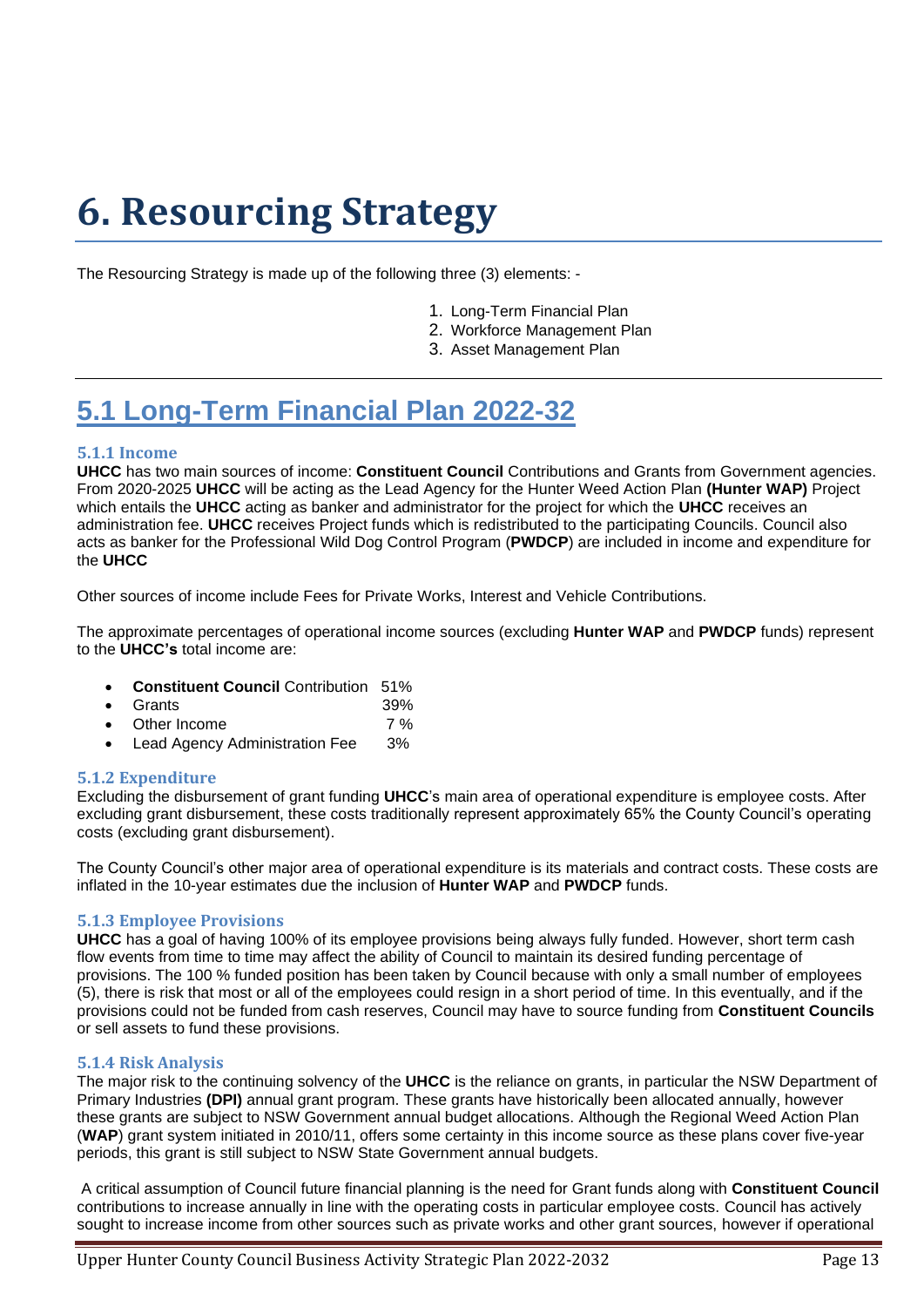activities connect to these other sources of income need to be substantially increased to cover the gap in traditional funding, **UHCC** will be forced to review it's the level of its core business operational activities and staffing levels.

#### <span id="page-13-0"></span>**5.1.5 Estimate Assumptions**

The following assumptions have been made when formulating the BASP projected financial statements:

- Grants and Contributions increase annually by 3%
- Employee Costs increase annually by 3%
- **UHCC** continues to act as Lead Agency of the **Hunter WAP** post June 2025

#### <span id="page-13-1"></span>**5.1.6 Plan Review**

The Financial Plan is updated annually as part development of the **UHCC** annual operational plan.

#### <span id="page-13-2"></span>**5.1.7 Projected Financial Statements 2022-2032**

The following tables contain the **UHCC** projected Income and Expenditure, Balance Sheet and Cash Flow Statements for the period 2022/23 to 2031/32

#### <span id="page-13-3"></span>**Table 2: Projected Income and Expenditure Statement 2022/23 – 2031/32**

|                                                                           | 2022-<br>2023  | 2023-<br>2024 | 2024-<br>2025  | 2025-<br>2026 | 2026-<br>2027 | 2027-<br>2028 | 2028-<br>2029 | 2029-<br>2030 | 2030-<br>2031  | 2031-<br>2032  |
|---------------------------------------------------------------------------|----------------|---------------|----------------|---------------|---------------|---------------|---------------|---------------|----------------|----------------|
|                                                                           | \$'000         | \$'000        | \$'000         | \$'000        | \$'000        | \$'000        | \$'000        | \$'000        | \$'000         | \$'000         |
| <b>Income</b>                                                             |                |               |                |               |               |               |               |               |                |                |
| Rates and Annual Charges                                                  |                |               |                |               |               |               |               |               |                |                |
| User Charges and Fees                                                     | 52             | 54            | 55             | 57            | 59            | 60            | 62            | 64            | 66             | 68             |
| Interest and Investment Revenue                                           | 1              | 1             | $\mathbf{1}$   | 1             | 1             | 1             | $\mathbf{1}$  | 1             | 1              | 1              |
| <b>Other Revenues</b>                                                     |                |               |                |               |               |               |               |               |                |                |
| <b>Grants and Contributions- Operating</b>                                | 2,277          | 2,300         | 2,323          | 2,346         | 2,369         | 2,393         | 2,417         | 2,441         | 2,466          | 2,490          |
| Grants and Contributions- Capital                                         | $\overline{a}$ |               | ä,             |               |               |               |               |               |                | ÷.             |
| Net Gain from the Sale of Assets                                          | 18             | 16            | 14             | 14            | 14            | 14            | 15            | 15            | 16             | 16             |
| Total Income from continuing operations                                   | 2,348          | 2,370         | 2,392          | 2,417         | 2,443         | 2,469         | 2,495         | 2,521         | 2,548          | 2,575          |
| <b>Expense</b>                                                            |                |               |                |               |               |               |               |               |                |                |
| <b>Employee Costs</b>                                                     | 494            | 509           | 524            | 540           | 556           | 573           | 590           | 608           | 626            | 645            |
| <b>Borrowing Costs</b>                                                    |                |               |                |               |               |               |               |               |                |                |
| <b>Materials &amp; Contracts</b>                                          | 1,435          | 1,450         | 1,464          | 1,479         | 1,494         | 1,508         | 1,524         | 1,539         | 1,554          | 1,570          |
| Deprecation                                                               | 77             | 74            | 81             | 80            | 78            | 84            | 89            | 82            | 84             | 86             |
| <b>Other Expenses</b>                                                     |                |               | $\blacksquare$ |               |               |               |               |               | $\blacksquare$ | $\blacksquare$ |
| Interest and Investment Losses                                            |                |               |                |               |               |               |               |               |                |                |
| Net Loss from Disposal of Assets<br><b>Total Expenses from continuing</b> |                |               |                |               |               |               |               |               |                |                |
| operations                                                                | 2007           | 2033          | 2069           | 2099          | 2128          | 2165          | 2202          | 2229          | 2264           | 2301           |
| <b>Operating Result from continuing</b><br>operations                     | 341            | 337           | 323            | 318           | 315           | 304           | 292           | 292           | 284            | 274            |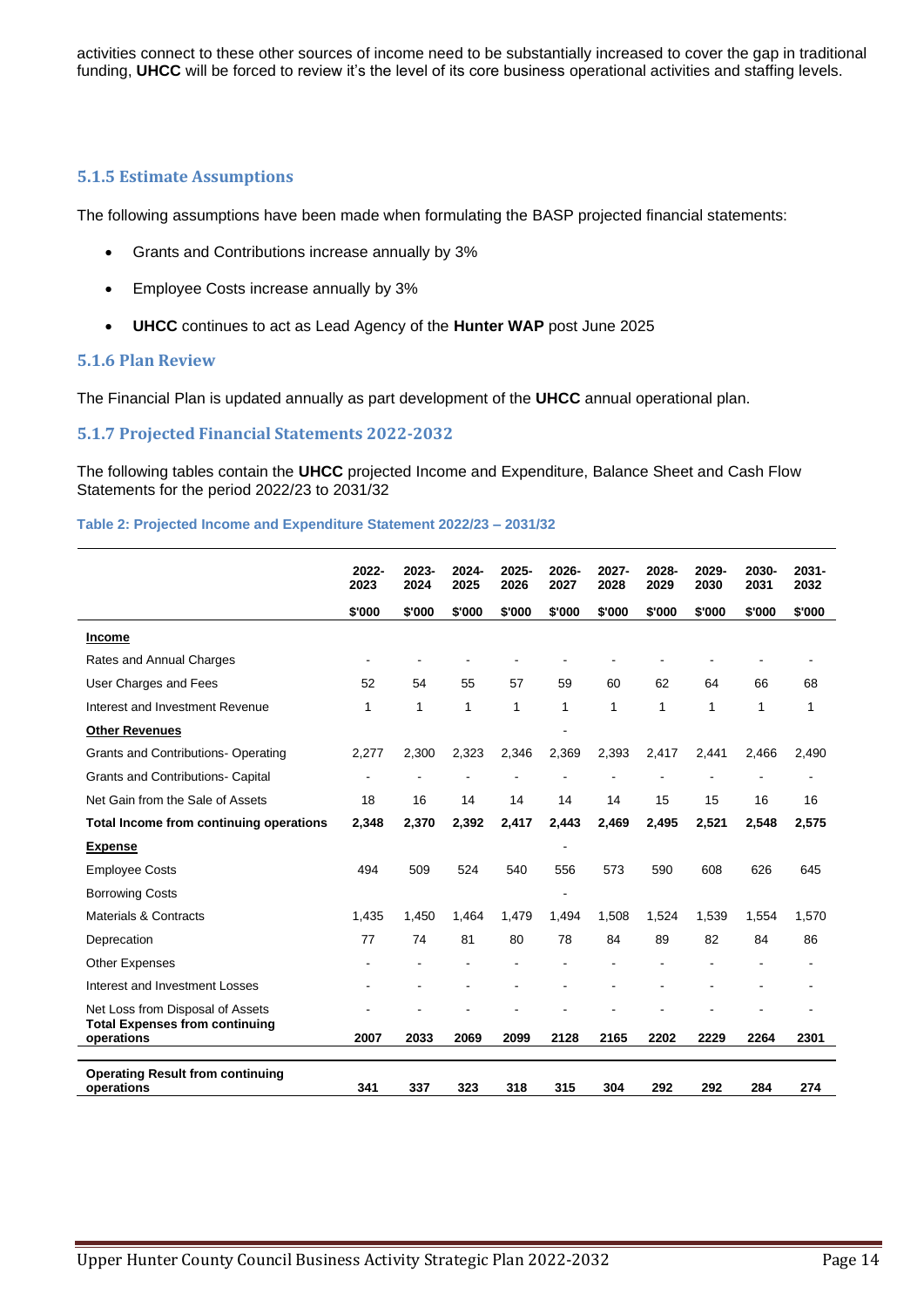#### <span id="page-14-0"></span>**Table 3: Projected Statement of Financial Position for the 10-year period 2022/23-2031/32**

|                                             | 2022-<br>2023 | 2023-<br>2024 | 2024-<br>2025 | 2025-<br>2026  | 2026-<br>2027          | 2027-<br>2028 | 2028-<br>2029 | 2029-<br>2030 | 2030-<br>2031 | 2031-<br>2032 |
|---------------------------------------------|---------------|---------------|---------------|----------------|------------------------|---------------|---------------|---------------|---------------|---------------|
|                                             | \$'000        | \$'000        | \$'000        | \$'000         | \$'000                 | \$'000        | \$'000        | \$'000        | \$'000        | \$'000        |
| <b>Assets</b>                               |               |               |               |                |                        |               |               |               |               |               |
| <b>Current Assets</b>                       |               |               |               |                |                        |               |               |               |               |               |
| Cash & Cash Equivalents                     | 2,443         | 2,682         | 2,888         | 3,054          | 3,185                  | 3,265         | 3,279         | 3,281         | 3,219         | 3,096         |
| Investments                                 |               |               |               |                |                        |               |               |               |               |               |
| Receivables                                 | 4             | 4             | 5             | 5              | 5                      | 5             | 5             | 5             | 5             | 6             |
| Inventories                                 | 35            | 36            | 37            | 38             | 39                     | 41            | 42            | 43            | 44            | 46            |
| Other                                       | 6             | 7             | 7             | $\overline{7}$ | 7                      | 7             | 8             | 8             | 8             | 8             |
| <b>Total Current Assets</b>                 | 2,489         | 2,729         | 2,936         | 3,104          | 3,236                  | 3,318         | 3,334         | 3,337         | 3,276         | 3,155         |
| <b>Non-Current Assets</b>                   |               |               |               |                |                        |               |               |               |               |               |
| Investments                                 |               |               |               |                |                        |               |               |               |               |               |
| Receivables                                 |               |               |               |                |                        |               |               |               |               |               |
| Inventories                                 |               |               |               |                |                        |               |               |               |               |               |
| Infrastructure, Property, Plant & Equipment | 337           | 323           | 352           | 336            | 296                    | 321           | 354           | 297           | 283           | 324           |
| <b>Right Of Use Assets</b>                  | 82            | 84            | 87            | 89             | 92                     | 95            | 98            | 100           | 103           | 107           |
| Other                                       |               |               |               |                |                        |               |               |               |               |               |
| <b>Total Non-Current Assets</b>             | 419           | 407           | 439           | 425            | 388                    | 415           | 452           | 397           | 387           | 430           |
| <b>Total Assets</b>                         | 2908          | 3136          | 3375          | 3529           | 3624                   | 3733          | 3786          | 3734          | 3663          | 3586          |
| <b>Liabilities</b>                          |               |               |               |                |                        |               |               |               |               |               |
| <b>Current Liabilities</b>                  |               |               |               |                |                        |               |               |               |               |               |
| Payables                                    | 254           | 261           | 269           | 277            | 285                    | 294           | 303           | 312           | 321           | 331           |
| Borrowings                                  |               |               |               |                |                        |               |               |               |               |               |
| Provisions                                  | 255           | 193           | 214           | 192            | 197                    | 203           | 209           | 216           | 222           | 229           |
| <b>Total Current Liabilities</b>            | 508           | 454           | 483           | 469            | 483                    | 497           | 512           | 527           | 543           | 560           |
| <b>Non-Current Liabilities</b>              |               |               |               |                |                        |               |               |               |               |               |
| Payables                                    | 41            | 43            | 44            | 45             | 47                     | 48            | 49            | 51            | 52            | 54            |
| Borrowings                                  |               |               |               |                |                        |               |               |               |               |               |
| Provisions                                  |               |               |               |                |                        |               |               |               |               |               |
| <b>Total Non-Current Liabilities</b>        | 41            | 43            | 44            | 45             | 47                     | 48            | 49            | 51            | 52            | 54            |
| <b>Total Liabilities</b>                    | 508           | 454           | 483           | 469            | 483                    | 497           | 512           | 527           | 543           | 560           |
| <b>Net Assets</b>                           | 2400          | 2682          | 2893          | 3060           | $\blacksquare$<br>3142 | 3236          | 3274          | 3207          | 3120          | 3026          |
| <b>Equity</b>                               |               |               |               |                |                        |               |               |               |               |               |
| <b>Retained Earnings</b>                    | 2400          | 2682          | 2893          | 3060           | 3,152                  | 3,247         | 3,344         | 3,445         | 3,548         | 3,654         |

Upper Hunter County Council Business Activity Strategic Plan 2022-2032 Page 15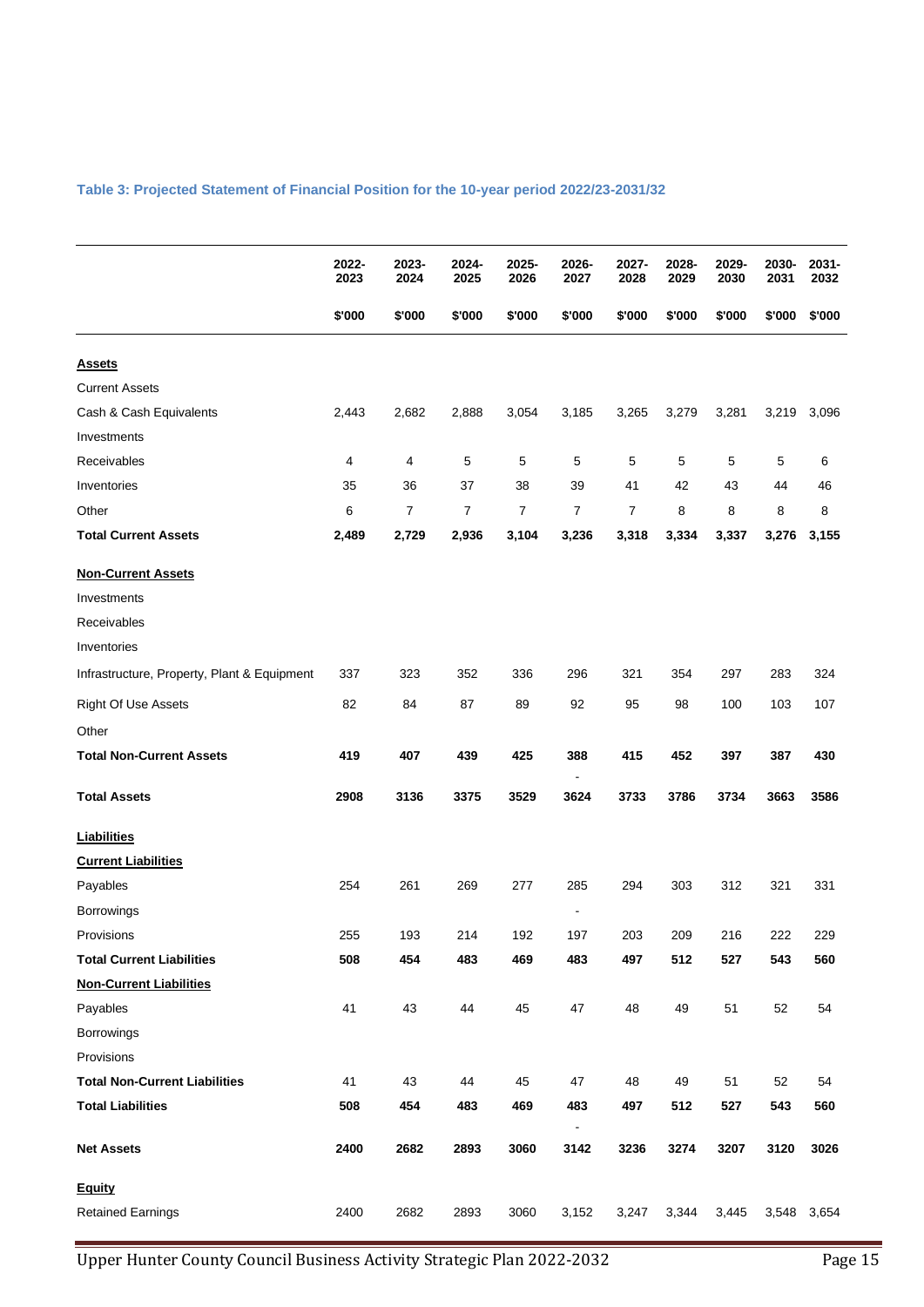Council Equity Interest

Minority Equity Interest

| <b>Total Equity</b> | 2,400 2,682 2,893 3,060 3,142 3,236 3,274 3,207 3,120 3,026 |  |  |  |  |  |
|---------------------|-------------------------------------------------------------|--|--|--|--|--|

#### <span id="page-15-0"></span>**Table 4 :Projected Cash Flow Statement for the 10 year period 2022/23-2031/32**

|                                                                                                        | 2020-<br>2021 | 2021-<br>2022 | 2022-<br>2023 | 2023-<br>2024 | 2024-<br>2025 | 2025-<br>2026 | 2026-<br>2027 | 2027-<br>2028                                                                   | 2028-<br>2029                 | 2029-<br>2030 | 2030-<br>2031 | $2031 -$<br>2032 |
|--------------------------------------------------------------------------------------------------------|---------------|---------------|---------------|---------------|---------------|---------------|---------------|---------------------------------------------------------------------------------|-------------------------------|---------------|---------------|------------------|
|                                                                                                        | \$'000        | \$'000        | \$'000        | \$'000        | \$'000        | \$'000        | \$'000        | \$'000                                                                          | \$'000                        | \$'000        | \$'000        | \$'000           |
| <b>Cash Flows from Operating Activities</b>                                                            |               |               |               |               |               |               |               |                                                                                 |                               |               |               |                  |
| Receipts:                                                                                              |               |               |               |               |               |               |               |                                                                                 |                               |               |               |                  |
| Rates & Annual Charges                                                                                 |               |               |               |               |               |               |               |                                                                                 |                               |               |               |                  |
| User Charges & Fees                                                                                    | 50            | 50            | 52            | 54            | 55            | 57            | 59            | 60                                                                              | 62                            | 64            | 66            | 68               |
| Investment & Interest Revenue Received                                                                 | 1             | 1             | 1             | 1             | 1             | 1             | 1             | 1                                                                               | 1                             | 1             | 1             | 1                |
| <b>Grants &amp; Contributions</b>                                                                      | 2,251         | 2,232         | 2,254         | 2,277         | 2,300         | 2,323         | 2,346         | 2,369                                                                           | 2,393                         | 2,417         | 2,441         | 2,466            |
| <b>Bonds &amp; Deposits Received</b>                                                                   |               |               |               |               |               |               |               |                                                                                 |                               |               |               |                  |
| Other                                                                                                  | 20            | 20            | 20            | 20            | 20            | 20            | 20            | 20                                                                              | 20                            | 20            | 20            | 20               |
| Payments:                                                                                              |               |               |               |               |               |               |               |                                                                                 |                               |               |               |                  |
| Employee Benefits & On-Costs                                                                           | (480)         | (494)         | (509)         | (525)         | (540)         | (556)         | (573)         | (590)                                                                           | (608)                         | (626)         | (645)         | (664)            |
| <b>Materials &amp; Contracts</b>                                                                       | (1, 391)      | (1, 433)      | (1,476)       | (1,520)       |               |               |               | $(1,566)$ $(1,613)$ $(1,661)$ $(1,711)$ $(1,762)$ $(1,815)$ $(1,869)$ $(1,925)$ |                               |               |               |                  |
| Other                                                                                                  | 3             | 3             | 3             | 3             | 3             | 3             | 4             | 4                                                                               | 4                             | 4             | 4             | 4                |
| Net Cash provided (or used in)<br><b>Operating Activities</b>                                          | 454           | 379           | 346           | 310           | 273           | 235           | 195           | 153                                                                             | 110                           | 65            | 18            | (31)             |
| <b>Cash Flows from Investing Activities</b><br>Receipts:                                               |               |               |               |               |               |               |               |                                                                                 |                               |               |               |                  |
| Sale of Infrastructure, Property, Plant &<br>Equipment<br>Other Investing Activity Receipts            | 10            | 75            | 70            | 49            | 70            | 70            | 39            | 70                                                                              | 86                            | 35            | 70            | 70               |
| <b>Payments:</b>                                                                                       |               |               |               |               |               |               |               |                                                                                 |                               |               |               |                  |
| Purchase of Infrastructure, Property, Plant<br>& Equipment<br><b>Other Investing Activity Payments</b> | (37)          | (101)         | (94)          | (80)          | (96)          | (96)          | (58)          | (98)                                                                            | (134)                         | (50)          | (100)         | (110)            |
| Net Cash provided (or used in) Investing<br><b>Activities</b>                                          | (27)          | (26)          | (24)          | (31)          | (26)          | (26)          | (20)          | (28)                                                                            | (48)                          | (15)          | (30)          | (40)             |
| Cash flows from financing activities                                                                   |               |               |               |               |               |               |               |                                                                                 |                               |               |               |                  |
| Principal component of lease payments                                                                  | (37)          | (38)          | (39)          | (40)          | (42)          | (43)          | (44)          | (46)                                                                            | (47)                          | (48)          | (50)          | (51)             |
| Net Increase/(Decrease) in Cash & Cash<br><b>Equivalents</b>                                           | 390           | 316           | 282           | 239           | 206           | 166           | 131           | 80                                                                              | 15                            | 1             | (62)          | (123)            |
| plus: Cash & Cash Equivalents -<br>beginning of year                                                   | 1,455         | 1,845         | 2,161         | 2,443         |               | 2,682 2,888   | 3,054         |                                                                                 | 3,185 3,265 3,279 3,281 3,219 |               |               |                  |
| Cash & Cash Equivalents - end of the<br>year<br>plus: Investments on hand - end of year                | 1,845         | 2,161         | 2,443         | 2,682         | 2,888         | 3,054         |               | 3,185 3,265 3,279 3,281 3,219 3,096                                             |                               |               |               |                  |
| Total Cash, Cash Equivalents &<br><b>Investments</b>                                                   | 1,845         | 2,161         | 2,443         | 2,682         |               |               |               | 2,888 3,054 3,185 3,265 3,279 3,281 3,219 3,096                                 |                               |               |               |                  |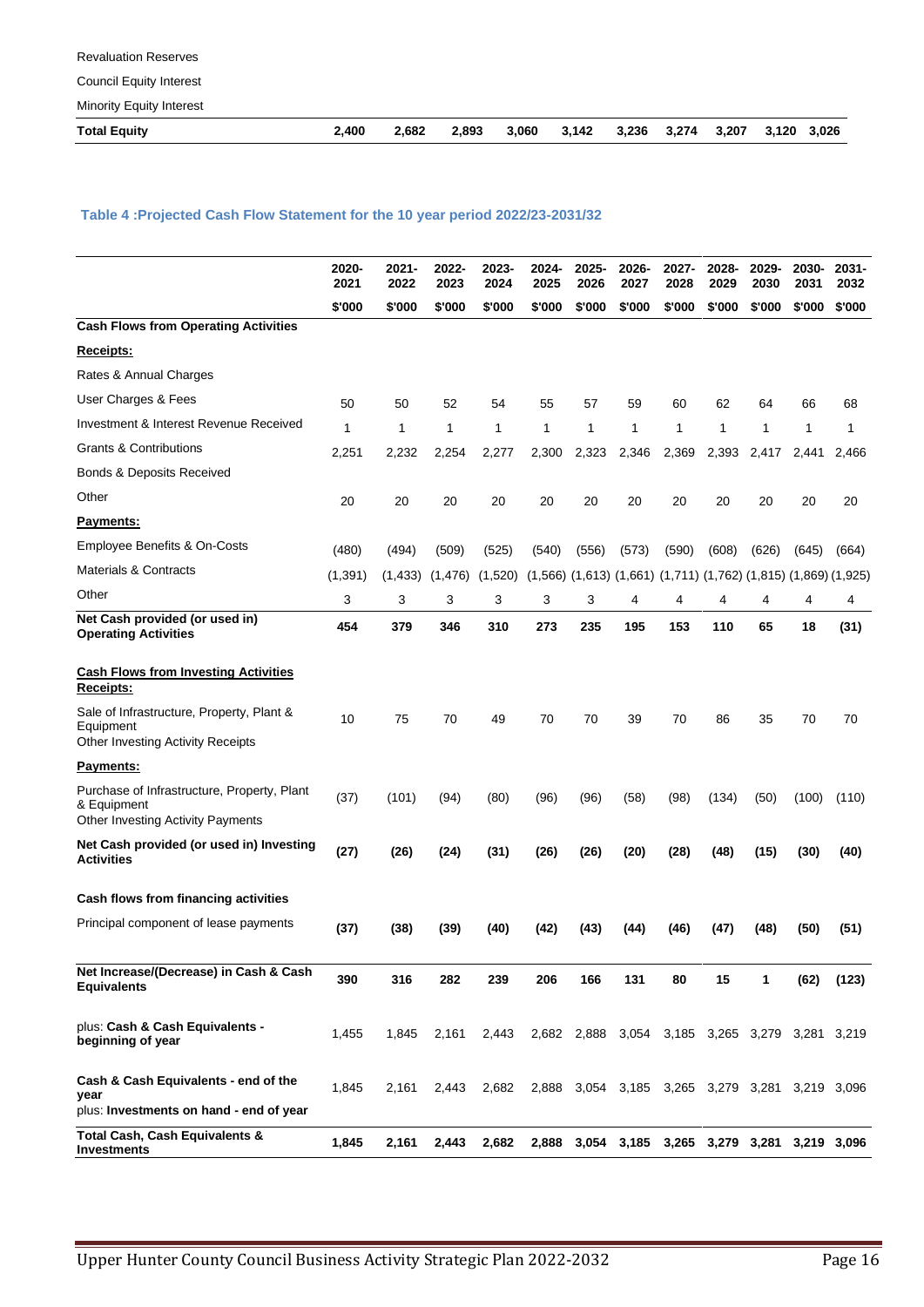### <span id="page-16-0"></span>**5.2 Workforce Management Plan 2022-2032**

#### <span id="page-16-1"></span>**5.2.1 Staffing and Organisational Structure**

The current staff structure of the Council consists of General Manager and four District Biosecurity Officers. When funding allows Council employs causal employees or contractors to conduct control programs.

The County Council's current structure is outline in Figure 3. The County Council expects this governance and organisational structure to continue for 2022-2032 period.



#### **Figure 3: UHCC Current Organisational Structure**

#### <span id="page-16-2"></span>**5.2.2 Operational Staff Duties and Responsibilities**

#### **General Manager**

This position is currently a full-time position following the amalgamation of the General Manager and former Works Coordinators positions in June 2021. The General Manager is responsible for the day-to-day administration of **UHCC**, supervision of District Biosecurity Officers and overall management of the **UHCC** in accordance with **LGA 1993**.

#### **District Biosecurity Officer**

These positions are full time and whose duties include property inspections for the presence of **Invasive Plants** on private lands, control of **Invasive Plants** on council-controlled lands and public awareness programs in their designated districts.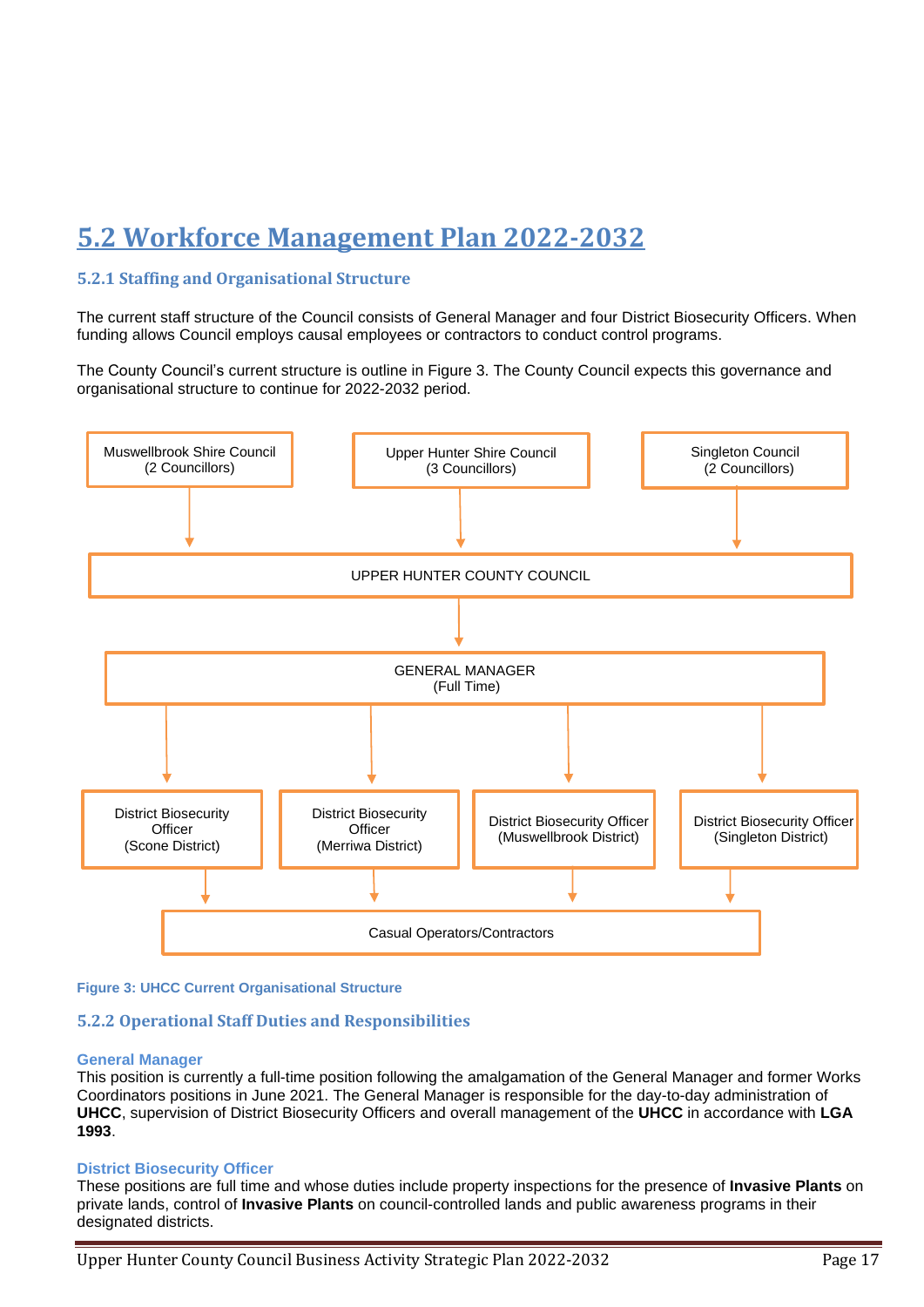#### **Causal Operators/ Contractors**

These positions are fill as needed and are reliant on Council receiving additional funding for control projects.

#### <span id="page-17-0"></span>**5.2.3 Employee Age and Service Profile**

Council's current operational workforce age ranges from 47 to 70 years of age with two (2) employees having over 30 years' experience in the Local Government invasive plant control. It is expected that the employee age range for the next four (4) years will change with retirements, with any new employees recruited expected to be between 30 to 50 years of age.

The use of retractable spray equipment and other technology has reduced the physical load of operational activities on employees which is a major consideration with the age of the current workforce. The scheduling of control activities on **Invasive Plants** during the cooler morning hours of summer months is an example of measures that Council undertakes to reduce heat load and fatigue on employees.

#### <span id="page-17-1"></span>**5.2.4 Training**

Staff receive specialise training through the **NSW DPI** training program for weed officers. Council's training program is formulated by qualifications needed by employees to achieve a Certificate IV in Conservation and Land Management (weeds). All Staff currently have Certificate VI in government investigations and have received specialised training in the application of the Biosecurity Act 2015.

#### <span id="page-17-2"></span>**5.2.5 Staff Remuneration**

Staff are currently remunerated as part of Muswellbrook Shire Council's Mercer pay system. This system uses statistical information from NSW Local Government Councils to place employee positions within the system. This system has two components with the first of half of the pay level-based staff achieving levels of competency for increases in remuneration. Once staff have completed all of their position's competencies, increases in remuneration can be achieved through performance.

#### <span id="page-17-3"></span>**5.2.6 Staff Recruitment and Retention Challenges**

The **UHCC**'s location in the Hunter Valley has placed, and is expected to do so in the future, pressure on recruitment and retention through competition from the region's major industries Mining and Thoroughbred Breeding. This competitive employment environment, with the associated high cost and lack of availability of accommodation in most centres in the region, places further pressure on Council's ability to recruit and retain of staff.

Historically, **UHCC** staff turnover has been low, with only five resignations and associated recruitments, in the past 20 years. During the period 2022-2026, Council is expecting the retirement of at least one staff member, whose position, will need to be filled.

The main challenges that Council faces in retaining and recruiting staff is:

- Continual upward pressure on wages to retain existing staff and recruit prospective staff due to the wage structure of the mining and associated industries. With employee costs currently represent 65% of Council's total operating budget and the annual increase Council's traditional revenue sources being restricted, any large increase in wages with the current staffing structure would drastically affect Council's solvency. If this occurred, major organisational restructure would need to be initiated, include a review of staffing levels and core business activities.
- The high cost of accommodation affects Council's ability to recruit staff from outside the region. This compounded by the Council's logistical need to have staff reside in their principal district of operation. This may restrict the pool of prospective employees to those already residing in the district of operation.
- Due to the specialised qualifications and experience, mainly regarding the enforcement of the **NBA, 2015** it is unlikely that candidates for positions with the County Council will have the full skill set required.

#### <span id="page-17-4"></span>**5.2.8 Recruitment Strategy**

Through the recruitment process, Council will be targeting prospective employees who have a rural or horticultural background who already reside in the prospective district area of operation or have sufficient resources to relocate to the area. One of the attributes of the operational positions with Council is that all the positions have high degree of self-management with employees responsible for the day-to-day operations in their designated operational districts. This positional attribute can be used by Council in recruitment process.

Due to the increasing use of technology by Council, prospective employees will need to familiar with information technology.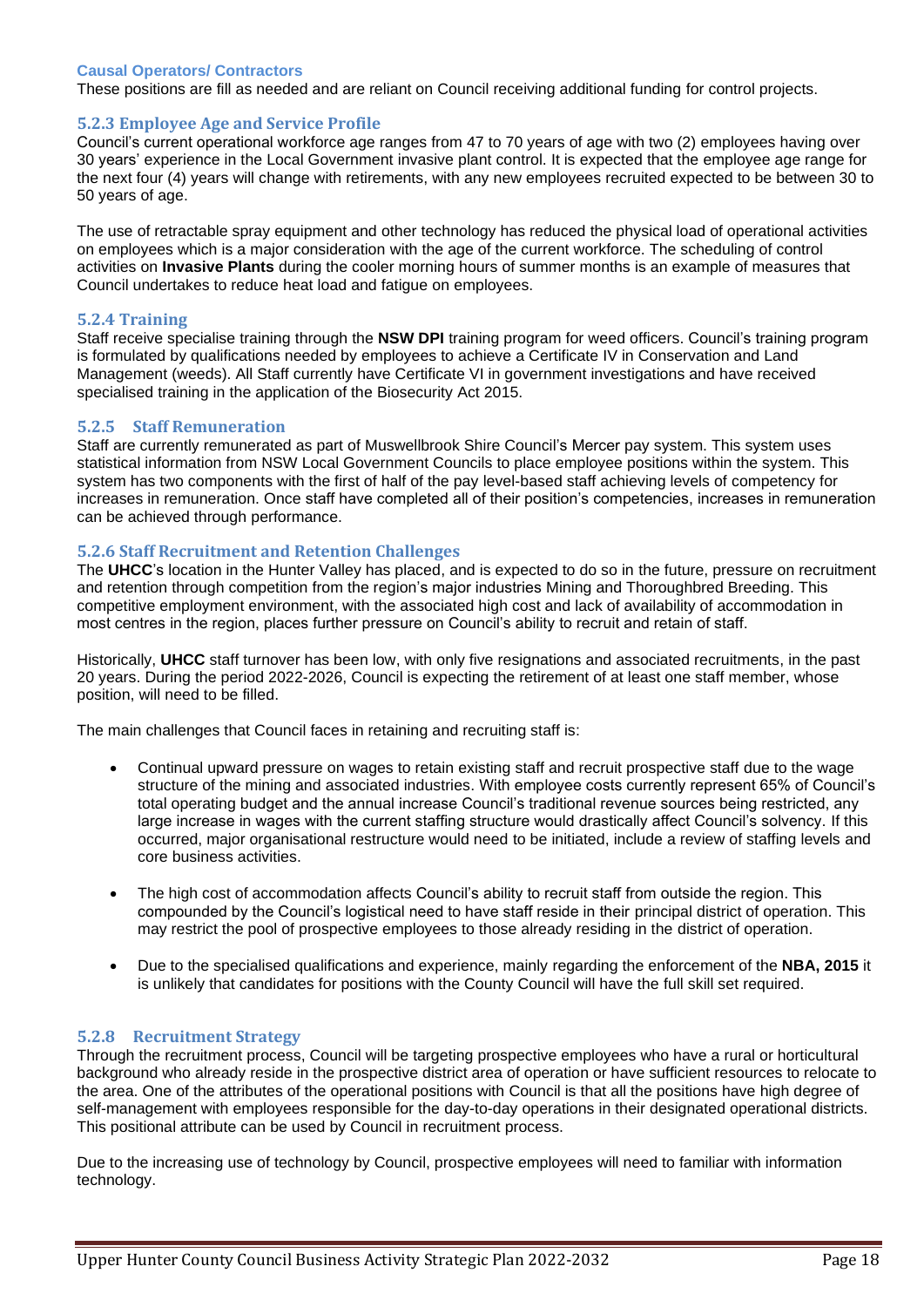Sources for prospective employees include former Local Land Services staff, Local Government Staff, nursery staff and rural workers.

### <span id="page-18-0"></span>**5.3 Asset Management Plan**

**UHCC** assets presently consist of the operational vehicles and plant used by staff on a day-to-day basis. Council has no fixed assets regarding buildings or other infrastructure.

#### <span id="page-18-1"></span>**5.3.1 Vehicles**

Council currently maintains a fleet of five (5) vehicles. The County Council's strategy for the past 4 years has been to replace these vehicles biennially to minimise maintenance costs and maximise trade in values. This biannual plant replacement program is funded from the operational budget via the changeover cost being in line with annual depreciation value of the vehicles.

#### <span id="page-18-2"></span>**5.3.2 Spray Equipment**

Council has five (5) vehicles mounted with Quikspray® spray units. These units are replaced every four (4) years on a rotational basis which allows Council to maximise the resale value of these units. Council has found over the past ten (10) years that this replacement program has been in place, that there has been a strong demand for these units.

Council other major plant assets are Argo® and a trailer mounted Steam Unit. The Argo is an amphibious vehicle is used by Authority staff to conduct treatments and inspections on infestations of aquatic weeds in the **UHCC** area of operation. The purpose-built Steam Unit is used in environmental sensitive areas and urban areas where the use of herbicides is restricted by legislation.

#### <span id="page-18-3"></span>**5.3.3 Depreciation**

Depreciation of **UHCC**'s plant and equipment is calculated using the straight-line method to allocate an assets cost (net of residual values) over its estimated useful life

Estimated useful lives for **UHCC** plant and equipment include:

| - Office Equipment       | 5 to 10 years  |
|--------------------------|----------------|
| - Office Furniture       | 10 to 20 years |
| - Vehicles and equipment | 5 to 8 years   |

The following Table 5 lists assets of **UHCC** as of 30 June 2022 with a value after depreciation greater than \$1000.

#### <span id="page-18-4"></span>**Table 5: UHCC Current Assets- 30 June 2022**

| Asset                                  | <b>Depreciated Value</b> |
|----------------------------------------|--------------------------|
| GP 50 Remote Reel                      | 1,410                    |
| Phantom 4 Pro Drone                    | 2,074                    |
| <b>Steam Unit</b>                      | 3,823                    |
| Hansa C21 Woodchipper                  | 5,600                    |
| Hexagon Boom spray Controller          | 10,632                   |
| Agro Avenger 750HDI 8x8                | 10,677                   |
| Quikspray Stream Sprayer               | 11,473                   |
| Computer Equipment                     | 16,254                   |
| Panasonic touchpad + CF2 & Accessories | 21,141                   |
| Quikspray - Units - 400                | 21,855                   |
| Toyota Hilux 4x4 SR - Causal Vehicle   | 25,094                   |
| Toyota Hilux 4x4 - Singleton           | 27,000                   |
| Toyota Hilux 4x4 SR - Scone            | 34,419                   |
| Toyota Hilux 4x4 SR - Muswellbrook     | 34,419                   |
| Toyota Hilux 4x4 SR - Merriwa          | 27,000                   |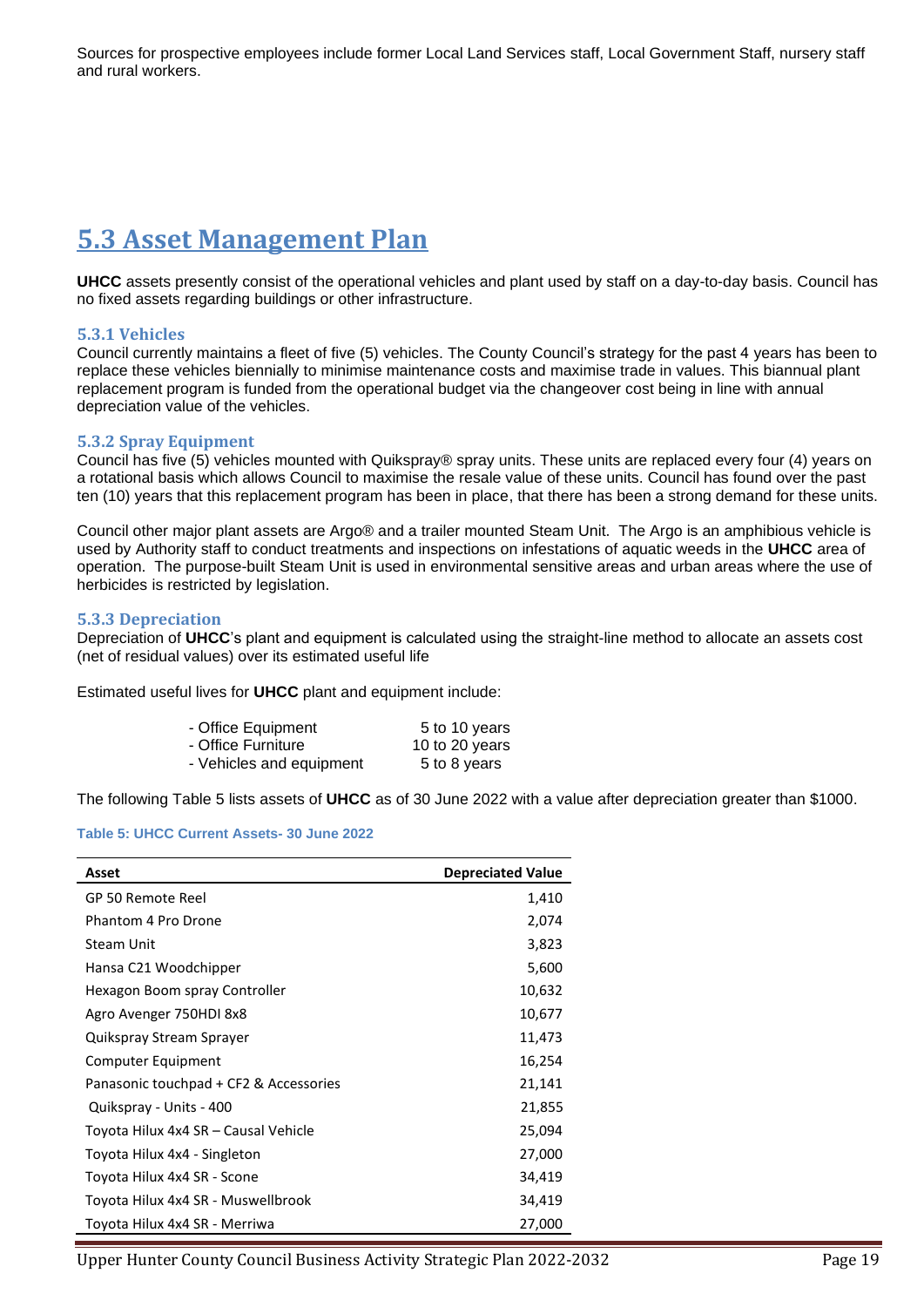#### **Total 252,871**

#### <span id="page-19-0"></span>**5.3.4 Asset Management Policy**

**UHCC** Asset Management Policy is attached to the **BASP** as Appendix C.

#### <span id="page-19-1"></span>**5.3.5 Asset Replacement Plan**

#### Table 6 outlines the Council's projected asset replacement plan for period 2013-2023

#### <span id="page-19-2"></span>**Table 6: Projected Asset Replacement Program 2022-2032**

|                                  | 2022/23 | 2023/24 | 2024/25 | 2025/26 | 2026/27 | 2027/28 | 2028/29 | 2029/30 | 2030/31 | 2031/32 |
|----------------------------------|---------|---------|---------|---------|---------|---------|---------|---------|---------|---------|
|                                  | \$'000  | \$'000  | \$'000  | \$'000  | \$'000  | \$'000  | \$'000  | \$'000  | \$'000  | \$'000  |
| <b>Purchases</b>                 |         |         |         |         |         |         |         |         |         |         |
| Causal Quikspray1                |         |         |         |         |         |         |         |         |         | 10      |
| Causal Quikspray2                |         |         |         |         | 9       |         |         |         |         |         |
| Scone Quikspray 1                |         | 8       |         |         |         |         |         |         |         |         |
| Scone Quikspray 2                |         |         |         |         |         |         | 9       |         |         |         |
| Singleton Quikspray 1            |         | 8       |         |         |         |         |         |         |         |         |
| Singleton Quikspray 2            |         |         |         |         |         |         | 9       |         |         |         |
| Merriwa Quikspray 1              |         | 8       |         |         |         |         |         |         |         |         |
| Merriwa Quikspray 2              |         |         |         |         |         |         | 9       |         |         |         |
| MBK Quikspray 1                  |         |         |         |         |         |         | 9       |         |         |         |
| MBK Quikspray 2                  |         | 8       |         |         |         |         |         |         |         |         |
| Honda Side/Side                  | 35      |         |         |         |         |         |         |         |         |         |
| Scone Inspector Vehicle          | 47      |         |         |         |         |         | 49      |         |         |         |
| Scone Inspector Vehicle 2        |         |         |         | 48      |         |         |         |         |         | 50      |
| Causal Spray Vehicle             |         |         |         |         | 49      |         |         |         |         |         |
| Causal Spray Vehicle 2           |         | 48      |         |         |         |         |         | 50      |         |         |
| Singleton Inspector Vehicle 2    |         |         |         |         |         | 49      |         |         |         |         |
| Singleton Inspector Vehicle 3    |         |         | 48      |         |         |         |         |         | 50      |         |
| Merriwa Inspector Vehicle        |         |         | 48      |         |         |         |         |         | 50      |         |
| Merriwa Inspector Vehicle 2      |         |         |         |         |         | 49      |         |         |         |         |
| Muswellbrook Inspector Vehicle   | 47      |         |         |         |         |         | 49      |         |         |         |
| Muswellbrook Inspector Vehicle 2 |         |         |         | 48      |         |         |         |         |         | 50      |
| <b>Total Purchases</b>           | 129     | 80      | 96      | 96      | 58      | 98      | 134     | 50      | 100     | 110     |
| <b>Sales</b>                     |         |         |         |         |         |         |         |         |         |         |
| Causal Quikspray1                |         |         |         |         | 3.5     |         |         |         |         |         |
| Causal Quikspray2                |         |         |         |         |         |         |         |         |         |         |
| Scone Quikspray 1                |         |         |         |         |         |         | 4       |         |         |         |
| Scone Quikspray 2                |         | 3.5     |         |         |         |         |         |         |         |         |
| Singleton Quikspray 1            |         |         |         |         |         |         | 4       |         |         |         |
| Singleton Quikspray 2            |         | $3.5\,$ |         |         |         |         |         |         |         |         |
| Merriwa Quikspray 1              |         |         |         |         |         |         | 4       |         |         |         |
| Merriwa Quikspray 2              |         | 3.5     |         |         |         |         |         |         |         |         |
| MBK Quikspray 1                  |         | 3.5     |         |         |         |         |         |         |         |         |
| MBK Quikspray 2                  |         |         |         |         |         |         | 4       |         |         |         |
| Scone Inspector Vehicle          |         |         |         | 35      |         |         |         |         |         | 35      |
| Scone Inspector Vehicle 2        | 35      |         |         |         |         |         | 35      |         |         |         |
| Causal Spray Vehicle 1           |         | 35      |         |         |         |         |         | 35      |         |         |
| Causal Spray Vehicle 2           |         |         |         |         | 35      |         |         |         |         |         |
| Singleton Inspector Vehicle 2    |         |         | 35      |         |         |         |         |         | 35      |         |

Upper Hunter County Council Business Activity Strategic Plan 2022-2032 Page 20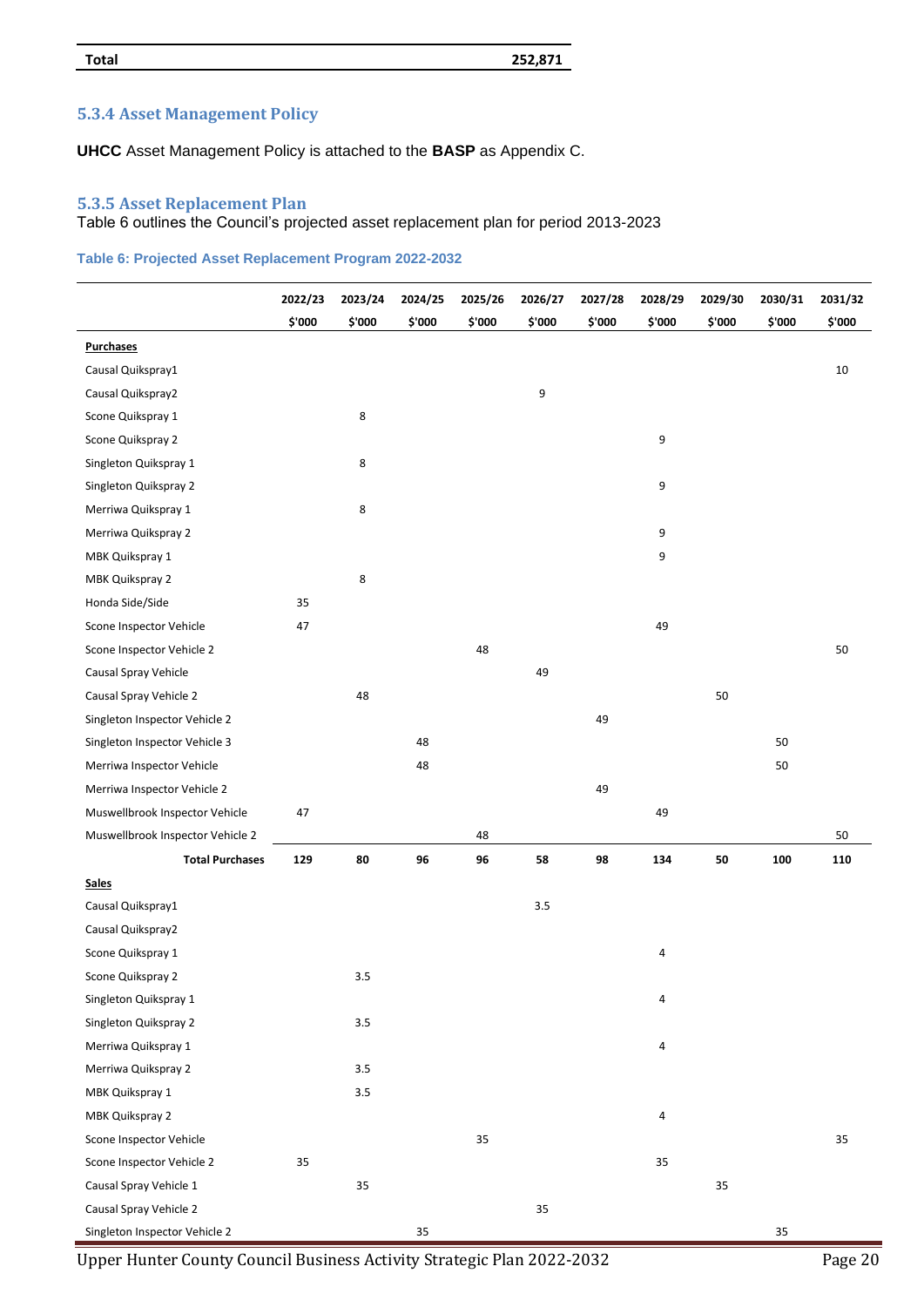| <b>Total Sales</b>               | 70 | 49 | 70 | 70 | 38.5 | 70 | 86 | 35 | 70 | 70 |
|----------------------------------|----|----|----|----|------|----|----|----|----|----|
| Muswellbrook Inspector Vehicle 2 | 35 |    |    |    |      |    | 35 |    |    |    |
| Muswellbrook Inspector Vehicle   |    |    |    | 35 |      |    |    |    |    | 35 |
| Merriwa Inspector Vehicle 2      |    |    | 35 |    |      |    |    |    | 35 |    |
| Merriwa Inspector Vehicle        |    |    |    |    |      | 35 |    |    |    |    |
| Singleton Inspector Vehicle 3    |    |    |    |    |      | 35 |    |    |    |    |

## <span id="page-20-0"></span>Appendix A – Section 371 Biosecurity Act 2015

#### **371 Functions of local control authority**

- (1) A local control authority has the following functions, in relation to the land for which it is the local control authority—
	- (a) the prevention, elimination, minimisation and management of the biosecurity risk posed or likely to be posed by weeds,
	- (b) to develop, implement, co-ordinate and review weed control programs,
	- (c) to inspect land in connection with its weed control functions,
	- (d) to keep records about the exercise of the local control authority's functions under this Act,
	- (e) to report to the Secretary about the exercise of the local control authority's functions under this Act.
- (2) Nothing in this section limits the functions of the Secretary under this Act in relation to the control of weeds in any area.
- (3) A function of a local control authority under this Act is to be exercised in accordance with any requirements specified in the regulations and any directions (not inconsistent with the regulations) given by the Secretary.

# <span id="page-20-1"></span>Appendix B –Part 5 Local Government Act 1993

#### **Part 5 County councils**

#### **383 Proposal to establish or dissolve a county council or amend its constitution**

- (1) A council, a county council, a public authority or the Director-General may make a proposal to the Minister to establish or dissolve a county council or to amend the constitution of a county council.
- (2) The Minister may propose to establish or dissolve a county council or to amend the constitution of a county council.

#### **384 Public notice to be given of a proposal**

The Minister must give at least 28 days' public notice of a proposal made to the Minister that the Minister decides to proceed with or of a proposal initiated by the Minister.

#### **385 Making of representations**

Within the period of public notice, representations concerning the proposal may be made to the Minister by anyone affected by the proposal.

#### **386 Minister's recommendation concerning the proposal**

After considering all representations received concerning the proposal, the Minister may recommend to the Governor that the proposal be implemented, with or without modifications, or may decline to recommend that the proposal be implemented.

#### **387 Formation of county councils**

- (1) The Governor may, by proclamation, establish county councils for the purposes of this Act.
- (2) A proclamation under this section must contain the following particulars:
	- (a) the name of the county council,
	- (b) a description of the county council's area of operations,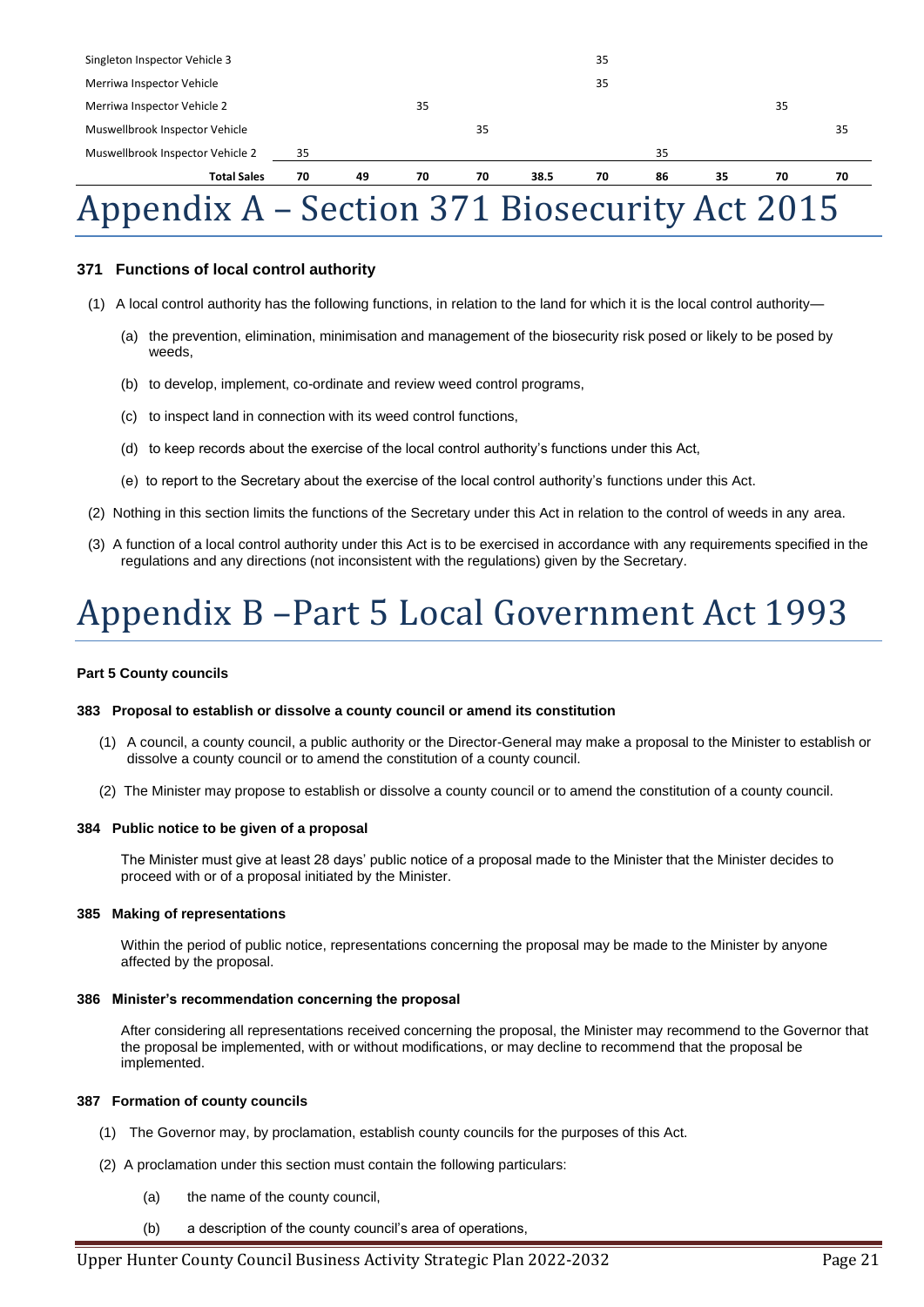- (b1) the name of each council (referred to in this Part as a *constituent council*) whose area lies wholly or partly within the county council's area of operations,
- (c) the number of persons to be elected by each **Constituent Council** to the county council's governing body,
- (d) a description of the county council's functions.
- (3) A proclamation under this section conferring weed functions on a county council is to be made only with the concurrence of the Minister administering the *Biosecurity Act 2015*

#### **388 Legal status of county councils**

- (1) A proclamation establishing a county council operates to constitute the county council as a body politic of the State with perpetual succession and the legal capacity and powers of an individual, both in and outside the State.
- (2) A county council is not a body corporate (including a corporation).
- (3) A county council does not have the status, privileges and immunities of the Crown (including the State and the Government of the State).
- (4) A law of the State applies to and in respect of a county council in the same way as it applies to and in respect of a body corporate (including a corporation).

#### **389 What is a county council's name?**

The name of a county council is to be "X County Council", where "X" is the name specified by the proclamation.

#### **390 Who comprise the governing body?**

- (1) A county council must have a governing body elected by its constituent councils.
- (2) Provisions concerning the membership of a county council's governing body are to be as prescribed by the proclamation establishing the county council.
- (3) A member of a county council is to be elected from among the councillors of the constituent councils in accordance with the regulations.
- (4) The governing body of a county council is responsible for managing the affairs of the county council.

#### **391 The chairperson**

- (1) The chairperson of a county council is the person elected to the office of chairperson by the members of the county council from among their number.
- (2) The chairperson holds office for one year, subject to this Act.
- (3) The office of chairperson:
	- (a) commences on the day the person elected to the office is declared to be so elected, and
	- (b) becomes vacant when the person's successor is declared to be elected to the office, or on the occurrence of a casual vacancy in the office.

#### **391A What are the functions of the chairperson?**

The role of the chairperson of a county council is:

- (a) to preside at meetings of the county council, and
- (b) to exercise such other functions of the county council as the county council determines.

#### **392 Vacancy in office of member**

- (1) A member of a county council vacates that office on ceasing to be a councillor of a constituent council.
- (2) This section does not limit the other circumstances in which a member of a county council vacates that office.

#### **393 Area of operations of county council**

The area of operations of a county council may, in accordance with a proclamation made for the purposes of this Part, comprise the whole or any part of one or more local government areas.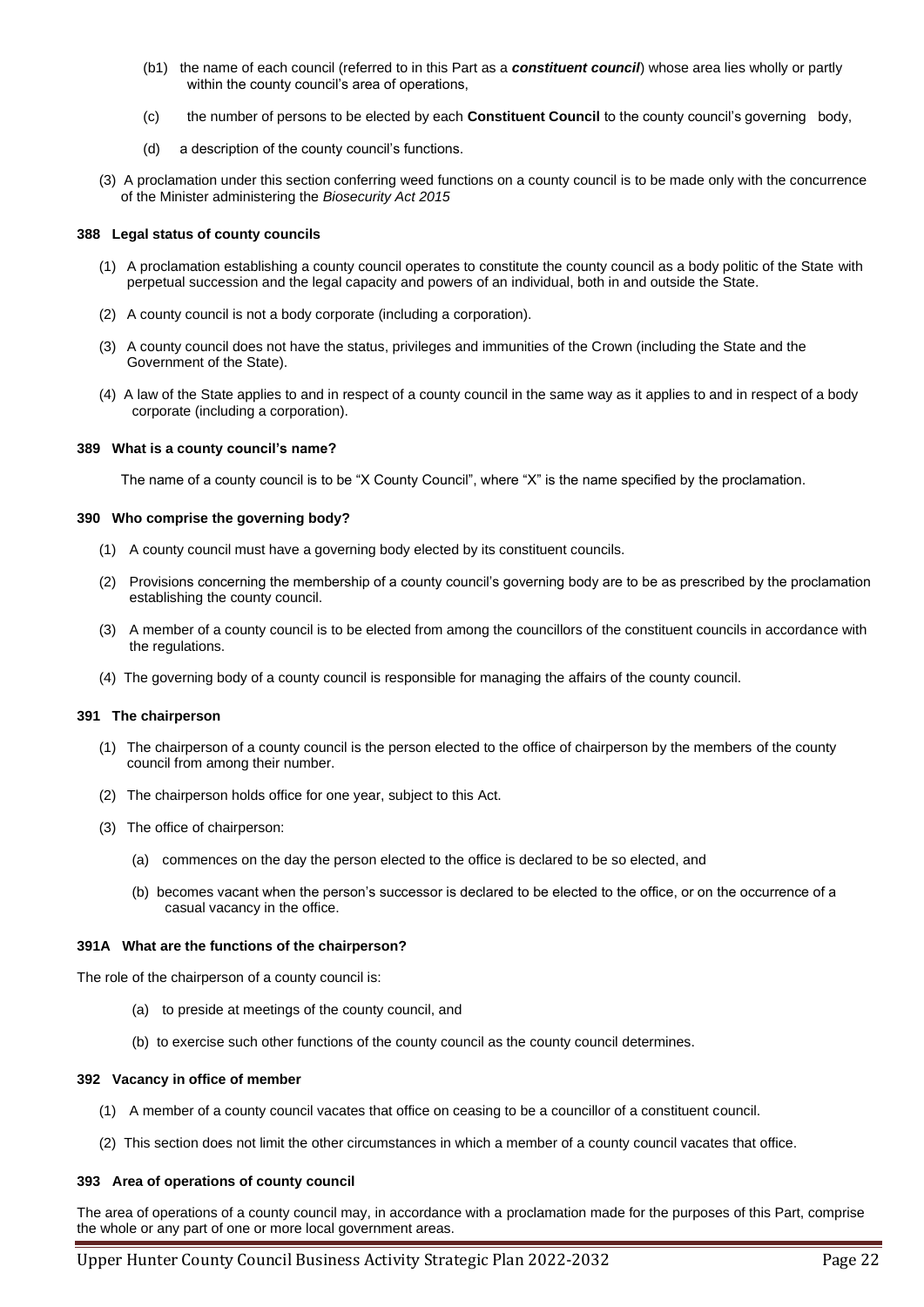#### **394 Functions of county council**

- (1) The functions of a county council may, in accordance with a proclamation made for the purposes of this Part, comprise any one or more of the functions of a council under this or any other Act.
- (2) A council may not undertake a function conferred on a county council whose area of operations includes the whole or any part of the council's area, subject to the regulations or a proclamation made for the purposes of this Part.
- (3) Subsection (2) does not prevent a council from exercising a function delegated to it by a county council.

#### **394A County councils to consider regional strategies**

A county council must, when exercising its functions, take into account any strategic regional priorities and other plans, programs, strategies and policies of a joint organisation that apply to any relevant part of the county council's area of operations or that are relevant to the county council's operational functions.

#### **395 General Manager of county council**

- (1) A county council must employ a general manager.
- (2) The general manager of a county council has the same functions in relation to the county council as the general manager of a council has in relation to the council.

#### **396 How often does a county council meet?**

A county council is required to meet at least 4 times each year.

#### **397 Amendment and dissolution of county councils**

- (1) The Governor may, by proclamation, amend or revoke a proclamation in force under section 387 for the purpose of amending the constitution of, or of dissolving, a county council.
- (2) A proclamation for the purpose of amending the constitution of a county council:
	- (a) may change the name of the county council, or
	- (b) may vary the county council's area of operations, or
	- (c) may vary the number of persons who comprise the county council's governing body, or
	- (c1) may vary the number of persons to be elected by each **Constituent Council** to the county council's governing body, or
	- (d) may vary the county council's functions.

#### **398 Facilitating provisions of proclamations**

A proclamation of the Governor for the purposes of this Part may include provisions of the same kind as are referred to in section 213.

#### **399 Making of financial contributions by constituent councils**

The regulations may make provision for or with respect to the making of financial contributions to a county council by the constituent councils, including the following:

- the purposes for which contributions may be made
- the circumstances in which contributions may be required
- the assessment of contributions
- the payment of contributions
- the recovery of contributions.

#### **400 Application of Act to county councils**

- (1) This Act (except Part 1 and Divisions 1 and 2 of Part 2 of Chapter 9, Chapter 10, section 365 and the provisions of Chapter 15 concerning the making and levying of ordinary rates) applies:
	- (a) to county councils in the same way as it applies to councils, and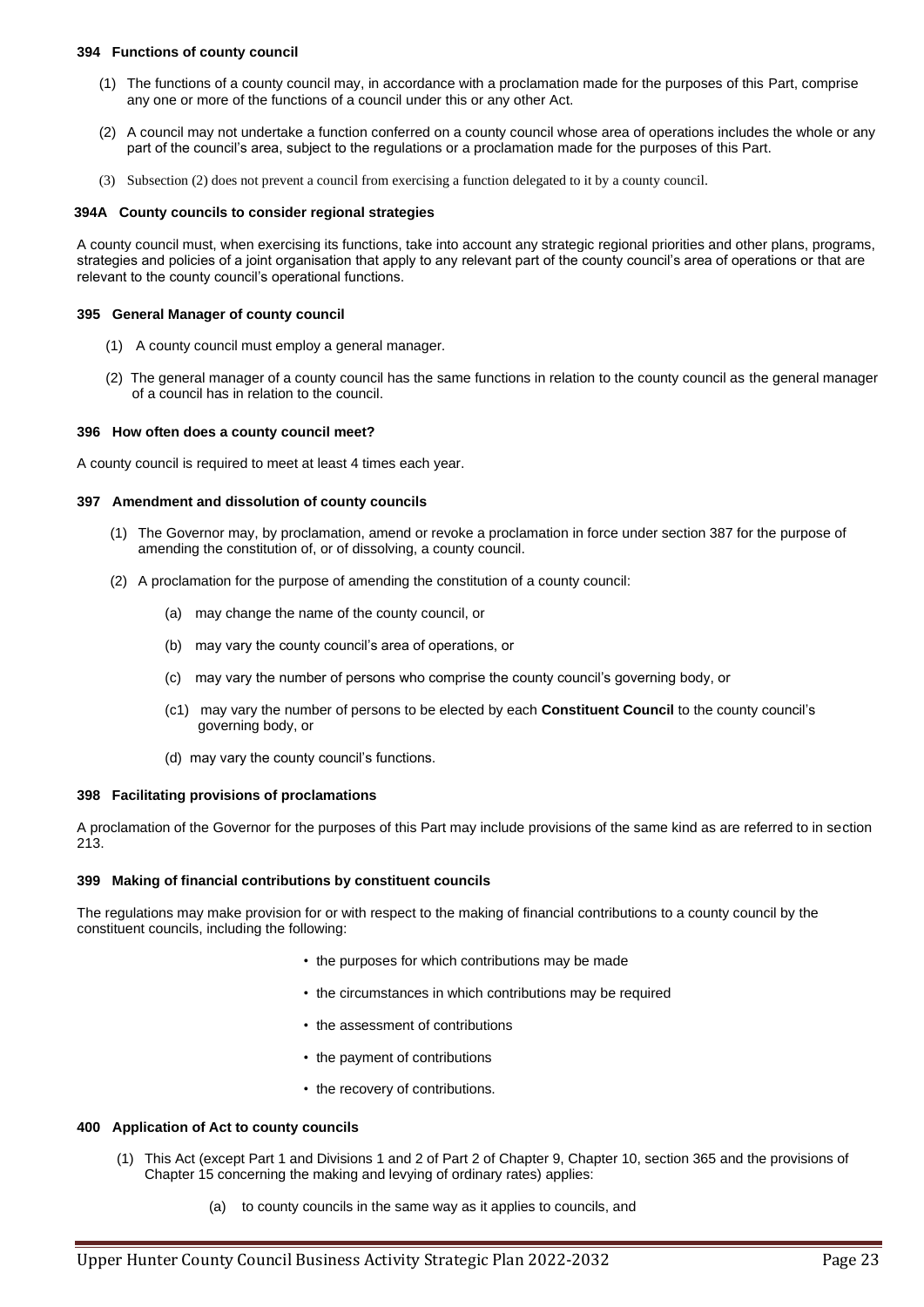- (b) to the members of county councils in the same way as it applies to the councillors of councils, with such exceptions and modifications (if any) as the regulations may provide.
- (2) In the application of this Act to county councils and members of county councils:
	- (a) a reference to the mayor of a council includes a reference to the chairperson of a county council, and
	- (b) a reference to mayoral office includes a reference to the office of the chairperson of a county council, and
	- (c) a reference to a councillor includes a reference to a member of a county council.